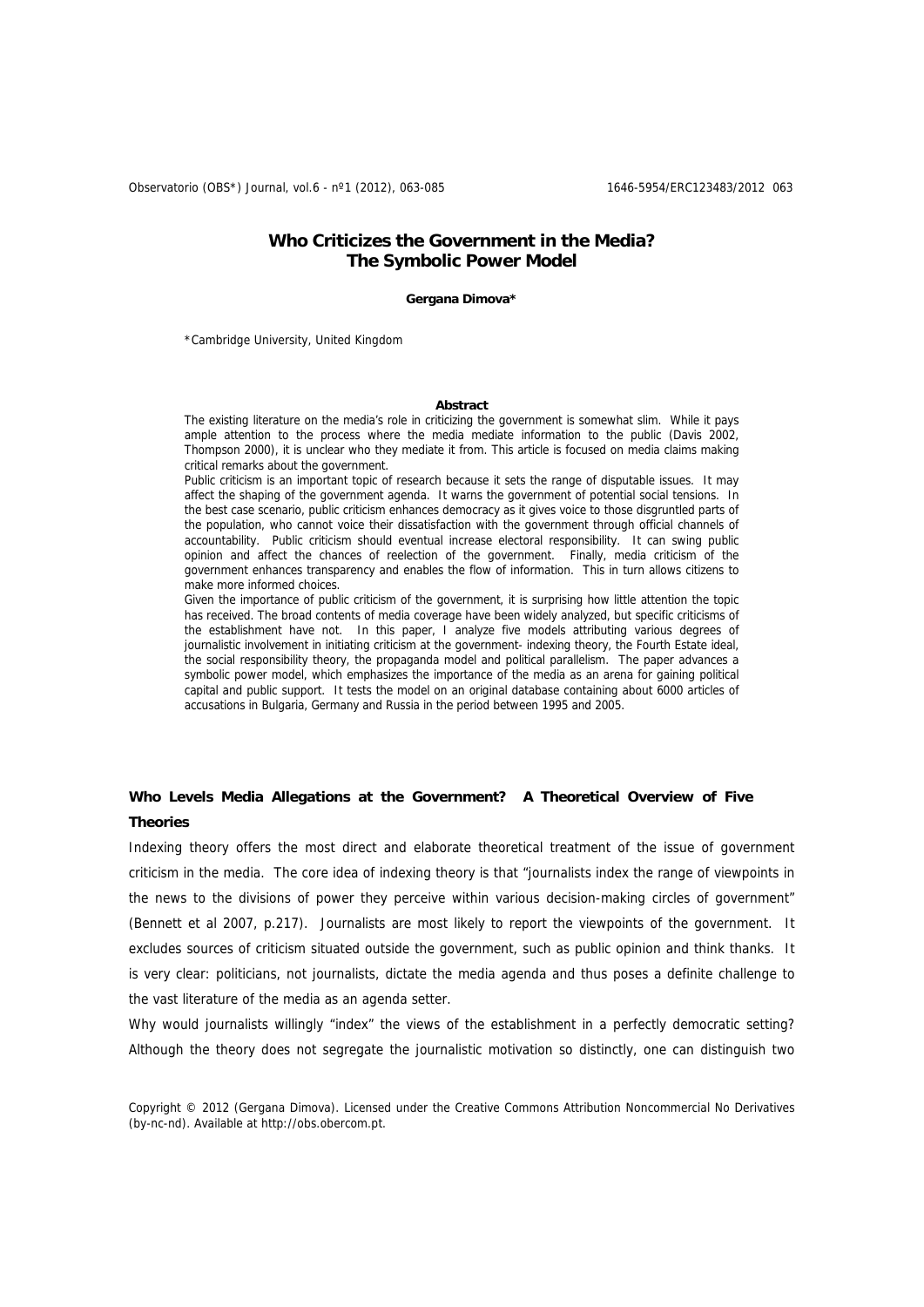types of motivations behind the indexing practice - rational and irrational. The rational arguments include the following considerations: The establishment is the most reliable constant and complete source of information- after all, journalists cannot know what is happening around the globe at any one point in time; Taking cues from the government is most economical, especially in view of the journalists' limited resources; Indexing inter-governmental debates makes most sense because it reflects the views of the most powerful players, who are the only ones who can affect any sort of outcome; A subservient attitude guarantees the journalists that they will continue to be privy to the innermost workings of power; It is a safe practice.

Apart from these very rational considerations, the Zeitgeist plays a role in the journalists' decision to index governmental news, too. It comes in two forms. On the one hand, the Zeitgeist is a part of the Washington consensus. Journalists believe that a democratic government automatically polices itself. In case it fails to do so, the journalists should still try to report what the governments say and let the people form their own opinions (Bennett 1990, p.109). On the other hand, the Zeitgeist refers to the common ways of life that bind politicians and journalists together. These include attending the same parties, living in the same parts of Washington area, sending their children to the same schools (Bennett et al 2007, p.149). In case all these considerations fail, then comes the metaphysical idea that reality is malleable and there is no objective standard to prove that the government is wrong (Bennett 1990, p.109)?

Indexing theory is the most relevant and up-to-date account of media criticism. Yet, it leaves several questions open. Althaus et al argue that "the terms used to describe the hypothesized central engine of media discourse- mainstream government debate or official debate- require further refinement. We should distinguish three ways of segmenting U.S. elites: governing elites as a whole; the executive branch or administration… and oppositional officials, whom the media generally identify among members of the opposition party in Congress" (Althaus et al 1996, p.408). As the authors point out, it is entirely possible that the distribution of policy views in the news is governed more by one segment than by the other, by a weighted average of the two, or by some other rule. Thus it is very important to distinguish between the relative involvement of the opposition and government within the "official debate" as they affect the quality of public scrutiny and accountability.

The second issue is whether the news would reflect government opinions so closely if we did not sample all the news but examined the critical coverage only. It makes sense that the government will dominate the informational part of the media discourse as it has most direct access to information (unlike the opposition). But the crux of our research question considers government criticism only, not to the whole range of media discourse. We currently lack a study with such a narrow focus. And it is important to have one if we are to determine the exact role of the opposition as a public critic.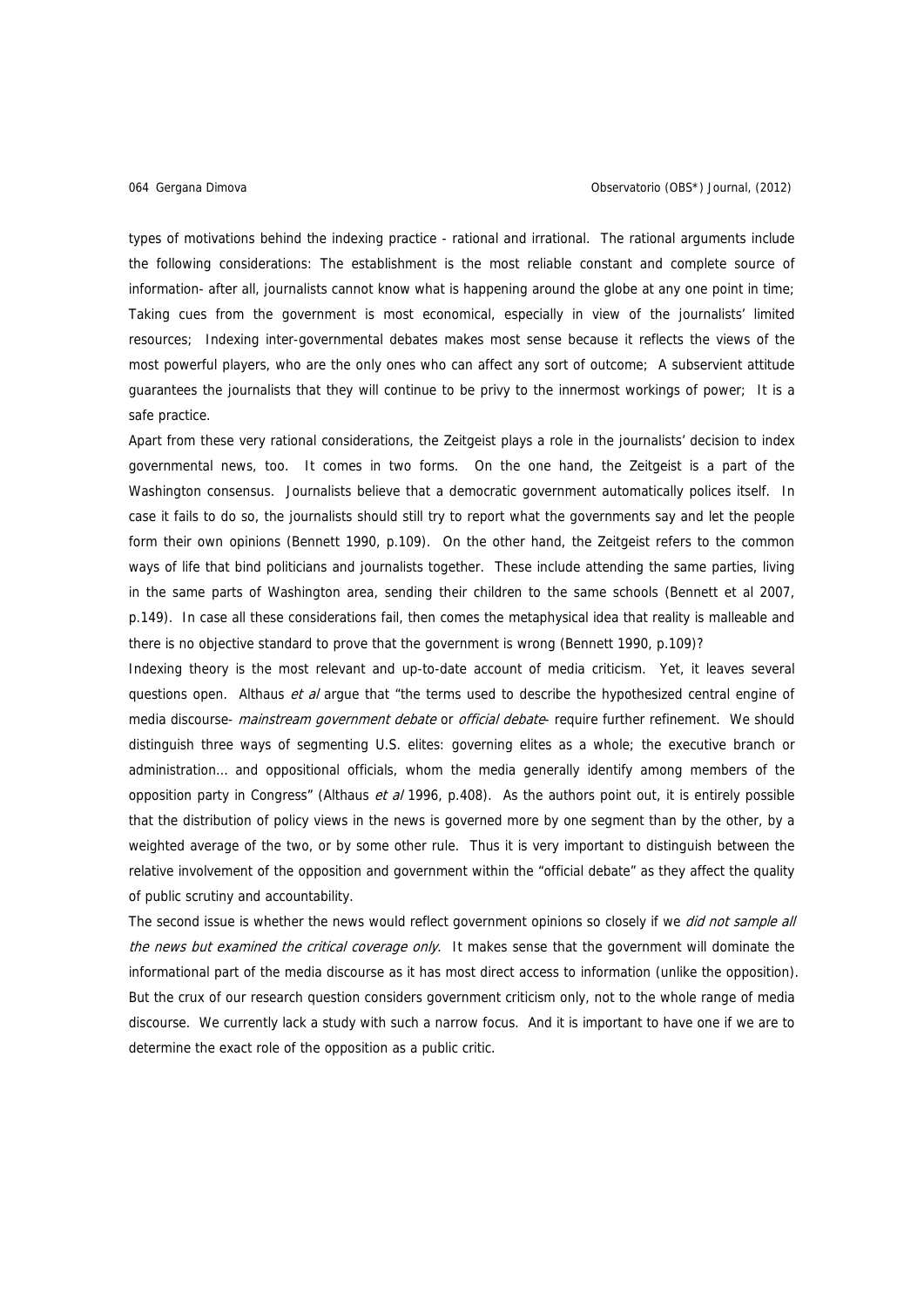The third issue is how indexing theory would fare beyond the Washington consensus. The theory argues that the U.S. government has many mechanisms for holding journalists under its spell- regular press briefings, access to exclusive parties, an elaborate PR machine, experienced and savvy spokespeople. There is also the unspoken feeling that both journalists and the politicians play an important and, arguably, democratic game. But in other countries, where the government is not so accessible, and the spirit of democracy is not so tangible, would indexing theory still apply?

While indexing theory believes that the government initiates the media agenda, it faces opposition from four theories that are likely to disagree.<sup>[1](#page-2-0)</sup> The Fourth Estate concept and the social responsibility theory argue that the journalists are the most active critics of the government. The propaganda model believes that the owners of media outlets are the most important determinants of government criticism. The political parallelism model suggests that political pressure is the single most important determinant of media criticism. Given these differences in predictions, it is important to examine briefly the reasoning behind them. The table below summarizes the main points of the five views on public critics of the government.

| Aspect of the<br>Concept     | Indexing<br><b>Theory</b>                                  | <b>Fourth Estate</b>                                                                | Social<br><b>Responsibility</b><br><b>Theory</b>                 | Propaganda<br>Model                            | <b>Political</b><br>Parallelism                                 |  |
|------------------------------|------------------------------------------------------------|-------------------------------------------------------------------------------------|------------------------------------------------------------------|------------------------------------------------|-----------------------------------------------------------------|--|
| Likely public<br>critics     | Government                                                 | Journalists                                                                         | Journalists                                                      | Government<br>sources, private<br>firms, NGOs  | Parties (but not<br>necessarily the<br>political<br>opposition) |  |
| Authorship                   | W. Lance<br>Bennett                                        | <b>Edmund Burke</b>                                                                 | Siebert, Peterson,<br>Schram                                     | Herman and<br>Chomsky                          | Hallin and Mancini                                              |  |
| Year of<br>origination       | 1990                                                       | Originally 1787<br>and thereafter,<br>much in use since<br>1970s                    | 1956                                                             | 1994                                           | 2004                                                            |  |
| <b>Chief Force</b>           | Not specified                                              | Professionalization                                                                 | Professionalization                                              | Commercialization                              | Instrumentalization                                             |  |
| Chief<br><b>Developments</b> | Not specified                                              | abolition of stamp<br>taxes, licensing<br>and censorship;<br><b>First Amendment</b> | Creation of the<br>Federal<br>Communications<br>Commission, 1927 | Concentration of<br>ownership of the<br>media  | Rise and<br>establishment of<br>political parties               |  |
| <b>Rationale</b>             | Idealistic and<br>materialistic<br>notion of<br>journalism | Idealistic notion<br>of public interest                                             | Collectivist vision<br>of society                                | Materialist vision<br>of societal<br>relations | Political forces<br>underpin societal<br>relations              |  |
| <b>What drives</b>           | Politics and                                               | Idealism                                                                            | Idealism                                                         | Wealth                                         | Politics                                                        |  |

Table 1: Comparison of Five Theories Related to Sources of Media Criticism of the Government

<span id="page-2-0"></span>1 None of the theories states directly who is most likely to criticize the government in public, but the identity of the critics can be inferred.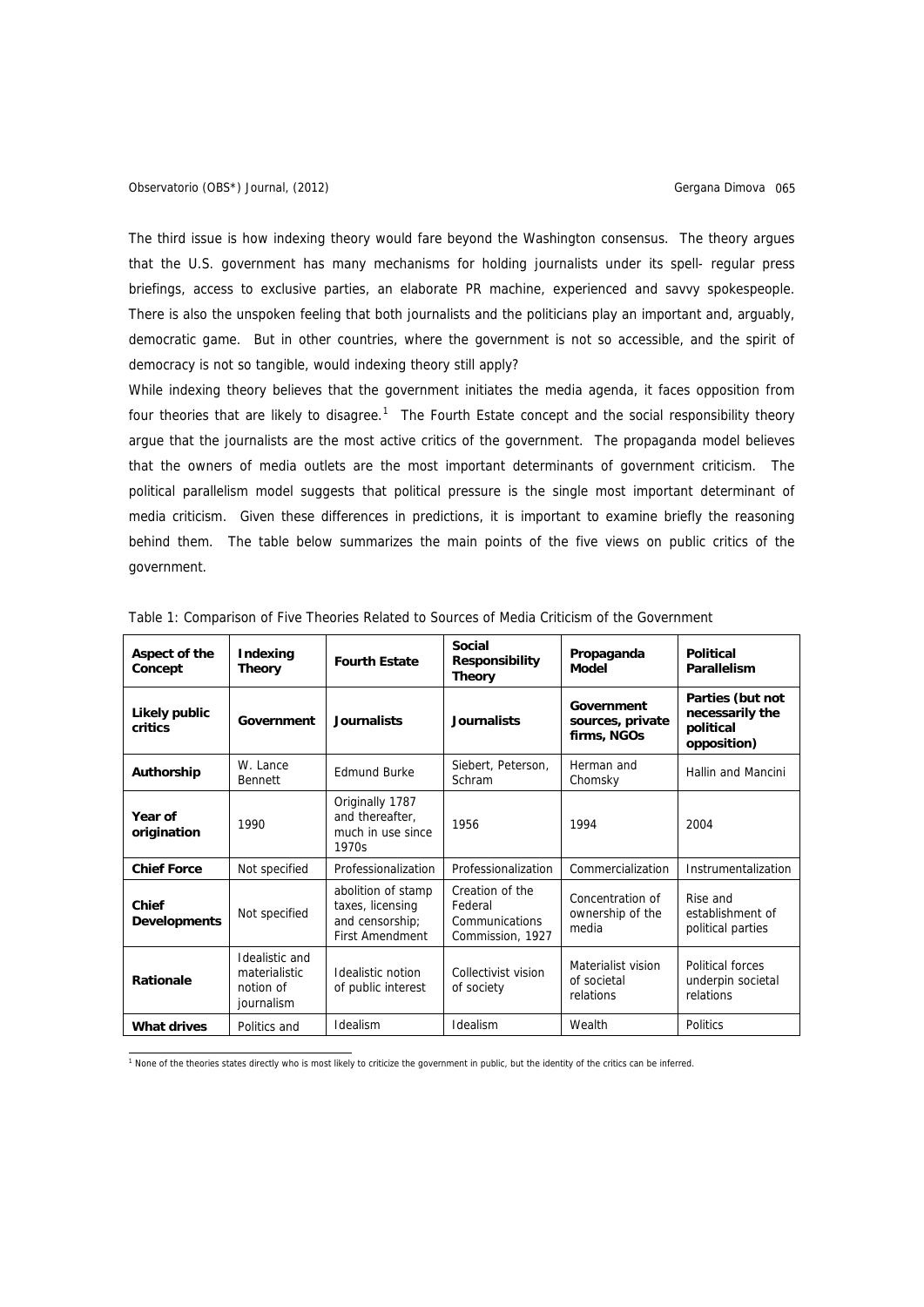#### Gergana Dimova 066 Observatorio (OBS\*) Journal, (2012)

| the criticisms                     | Idealism                                                                                         |                                                                       |                                                                                                                |                                                                                                 |                                                                                 |
|------------------------------------|--------------------------------------------------------------------------------------------------|-----------------------------------------------------------------------|----------------------------------------------------------------------------------------------------------------|-------------------------------------------------------------------------------------------------|---------------------------------------------------------------------------------|
| <b>Relation to</b><br><b>State</b> | Journalists are<br>almost<br>entirely<br>subservient to<br>the views of<br>the<br>establishment. | Journalists take a<br>distance from the<br>state to criticize<br>them | The state "comes"<br>back in" to<br>protect journalists<br>against the<br>intrusion of<br>commercial<br>media. | The state and<br>wealthy firms<br>collude to capture<br>the media for<br>their own<br>purposes. | The state is only a<br>factor as long as it<br>is ruled by a party<br>rules it. |

Two major theories- the view of the media as the Fourth Estate and the social responsibility theory- put a high premium on the media's potential to raise public concerns about executive misconduct. The key underlying notion that unites these theories is the idea of the professionalization of the media. These theories came at different times and were seemingly unrelated. The concept of the media as the Fourth Estate arose in the 18th century, whereas the social responsibility theory took shape at the beginning of the 20th century. The term Fourth Estate is attributed to Edmund Burke who used it to refer to the new practice of press reporting in the House of Commons in 1787. Parliamentary reporters have come to be known as the Fourth Estate.<sup>[2](#page-3-0)</sup> The gradual assertion of the media as the Fourth Estate has gone through several stages, such as the abolition of stamp taxes, licensing and censorship and the First Amendment.

The social responsibility theory was bourn out of the creation of the Federal Communications Commission in 1927 and the Communications Act of 1934. The commission arose mainly to regulate the airwaves as radio stations sprouted up in chaotic profusion in the early 1920s. The Federal Communications Commission took the position that it was responsible for supervising over-all program content to insure its serving of the public interest. The Commission has said that "radio be maintained as a medium of free speech for the general public as a whole rather than as an outlet for purely personal or private interests" (Peterson, p.84).

In principle, both views of the media- the fourth estate and the social responsibility- propound a very idealistic vision of the media as an objective and independent observer of the government affairs. But these theories arose in response to two different types of shortcomings in the system. The Fourth Estate ideal tried to fill in the gap made by illiteracy, limited suffrage, and limited political rights. The social responsibility theory was the response to the commercialized nature of the media market and the news dominated by private economic interests.

Another difference between the theories is their attitude to the state. Whereas the Fourth Estate concept saw the government as its chief enemy, the social responsibility theory thought that the biggest enemy to free press are the commercial interests. The Fourth Estate was meant to create some distance between

<span id="page-3-0"></span> 2 The traditional three estates of parliament are the Lords Spiritual, the Lords Temporal, and the Commons.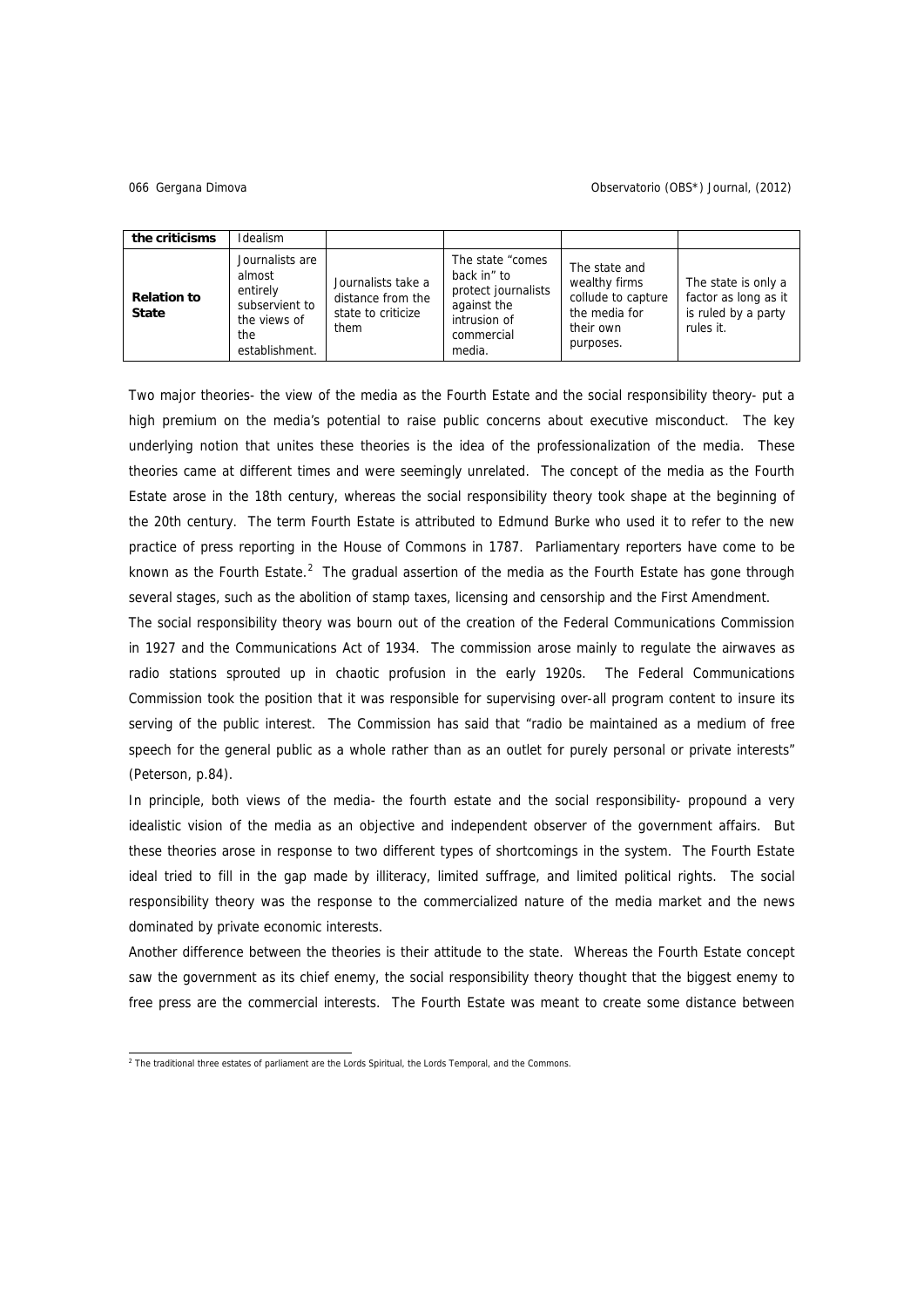i,

the public interest and the government, whereas the social responsibility theory was created to bring the government back in to defend the public interest against commercial interests.

Despite the differences in their timing, relationship to the government and reason for origination, both the Fourth Estate idea and the social responsibility theory envision the journalists as an independent critic of the government. The social responsibility theory argues for a "sense of accountability to the public… and a sense of mission requiring it to serve the general welfare" (Peterson, pp.82-83). Similarly, "the Fourth Estate ideal at its most basic holds that the role of the news media is to act as a conduit of information, ideas and opinions to assist in the good governance of society; to act as a check on the powerful, by reporting, analyzing and criticizing their actions on behalf of the public, which lacks direct access to information or power" (Schultz 1998: 51).

The idea that the journalists are watchdogs of the public interest has been discredited for three main reasons. First, it is hard to argue that the public interest as such exists. Second, if the press is a public watchdog, that means that the public should own it, and this is clearly not the case (Merrill 1974 cited in Schultz, p.54). Third, it has been argued that the public service orientation of journalism just concealed other less altruistic ends (Hallin et al, p.36).

The most robust theory that challenges the view that the journalists are independent checks on the government is the propaganda model. The propaganda model is premised on the notion of commercialization of the media market. It argues that "money and power are able to filter out the news, marginalize dissent, and allow the government and dominant private interests to get their messages across to the public…Private interests dominate the media agenda by controlling the majority of stakes in the media firms. These control groups have a stake in the status quo and they try to maintain it by establishing the general aims of the company and choosing its top management" (Herman and Chomsky, pp. 1-28).

According to the propaganda model, the government controls the media, although the media are officially independent. Formally, the government has the sole authority to grant media various licenses and franchises. Informally, the government also exerts control over the media by supplying news. journalists are likely to use the government news as it is more cost efficient and less risky than expressing their own journalistic opinion. If the journalists talk on their own behalf, they can be sued (Herman and Chomsky,  $pp.1-28$ ).<sup>[3](#page-4-0)</sup> Also, the journalists use information supplied by the government because it seems credible and authoritative. In this respect, the propaganda model is closest to indexing theory but indexing

<span id="page-4-0"></span><sup>&</sup>lt;sup>3</sup> The interesting part of the propaganda model is that censorship of the government exists but it serves mainly to mask the fact that the media are<br>subservient to the government. Critics of the government appear to chase solidify the public's illusion that the system is free. The maintenance of the propaganda model is aided by the fact that many journalists themselves do not realize that their freedom is constrained.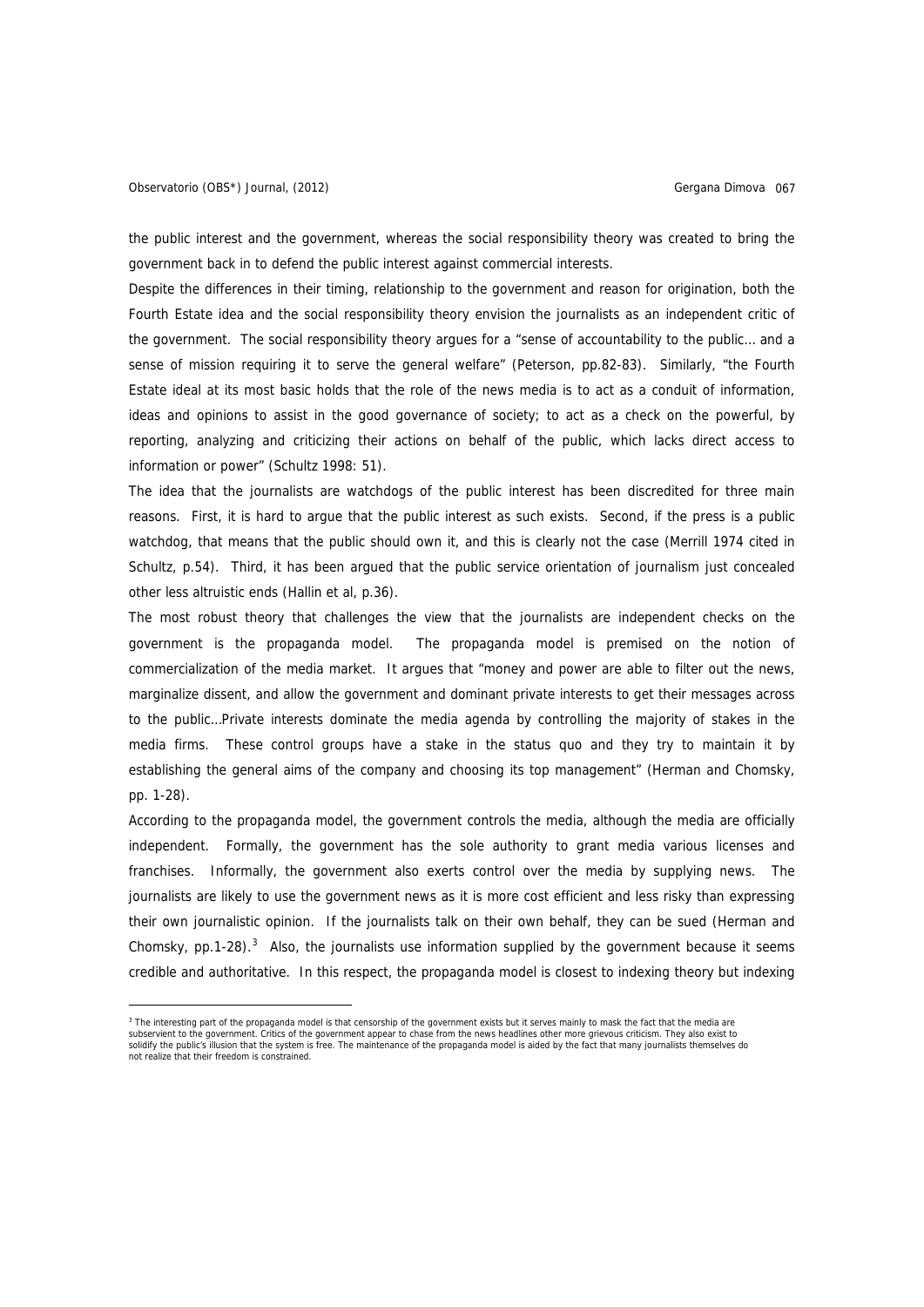theory is different as it also allows the journalists to be guided by noble as opposed to purely materialistic motivations behind serving the interests of the politicians. Also, indexing theory argues that journalists are consistently subservient to the government only, whereas political parallelism argues that journalists pick sides and stay with them, regardless who is in power.

There is another catch in the propaganda model. The government supposedly buys out the allegiances of think thanks and intellectuals by co-opting them in the establishment. As a result of these very informal influences of the government on the media, the government creates the illusion of media freedom, when the media are not free. In this aspect, indexing theory and the propaganda model are also similar. They both purport that the government criticizes itself thus shooting two birds with one stone- it chooses the most convenient topics of criticism for which it has the best defense; it avoids some really thorny issues, whilst creating the illusion of a working democratic self-correcting mechanism.

About a decade after the propaganda model appeared, Hallin and Mancini introduced a categorization of media systems that built upon the notions of professionalization developed by the Fourth Estate and social responsibility theory, and on commercialization and state intervention, developed by the propaganda model. But Hallin and Mancini also introduced a new dimension, which was glaringly missing from these modelsthe political aspect. Under the banner of political parallelism, or press party parallelism, Hallin and Mancini argued that it is important to see to what extent the media reflect the view of political parties. Political parallelism may take many forms. The most obvious is organizational connections between the media and political parties. But political parallelism can also be more subtle, such as a tendency for the career path of journalists to be shaped by their political affiliations, and by the partisanship of media audiences. In short, the media are a tool in the hands of political parties- hence the idea of instrumentalization.

From the brief overview of the theories above, it is clear that indexing theory walks a very fine line between the idealistic version of journalistic autonomy advanced by the Fourth estate ideal and social responsibility theory and the somewhat grass materialistic account of journalistic motivation purported by the propaganda and party press models.<sup>[4](#page-5-0)</sup> What is clear is that all five theories and concepts offer varying rationales why different players will venture to criticize the government.

# **Introducing the Symbolic Power Model**

The above five models- indexing theory, the Fourth Estate concept and social responsibility theory, propaganda model and political parallelism, do not solve completely the question who raises criticism against the government in the media. They give us very different accounts of the sources of government

<span id="page-5-0"></span> 4 Following the Zeitgeist line of argument, indexing theory equals the journalistic motivation to that of the Fourth estate ideal and social responsibility theory. But if we follow the rational motivation part of the argument, the indexing theory is more similar to the propaganda and party press models.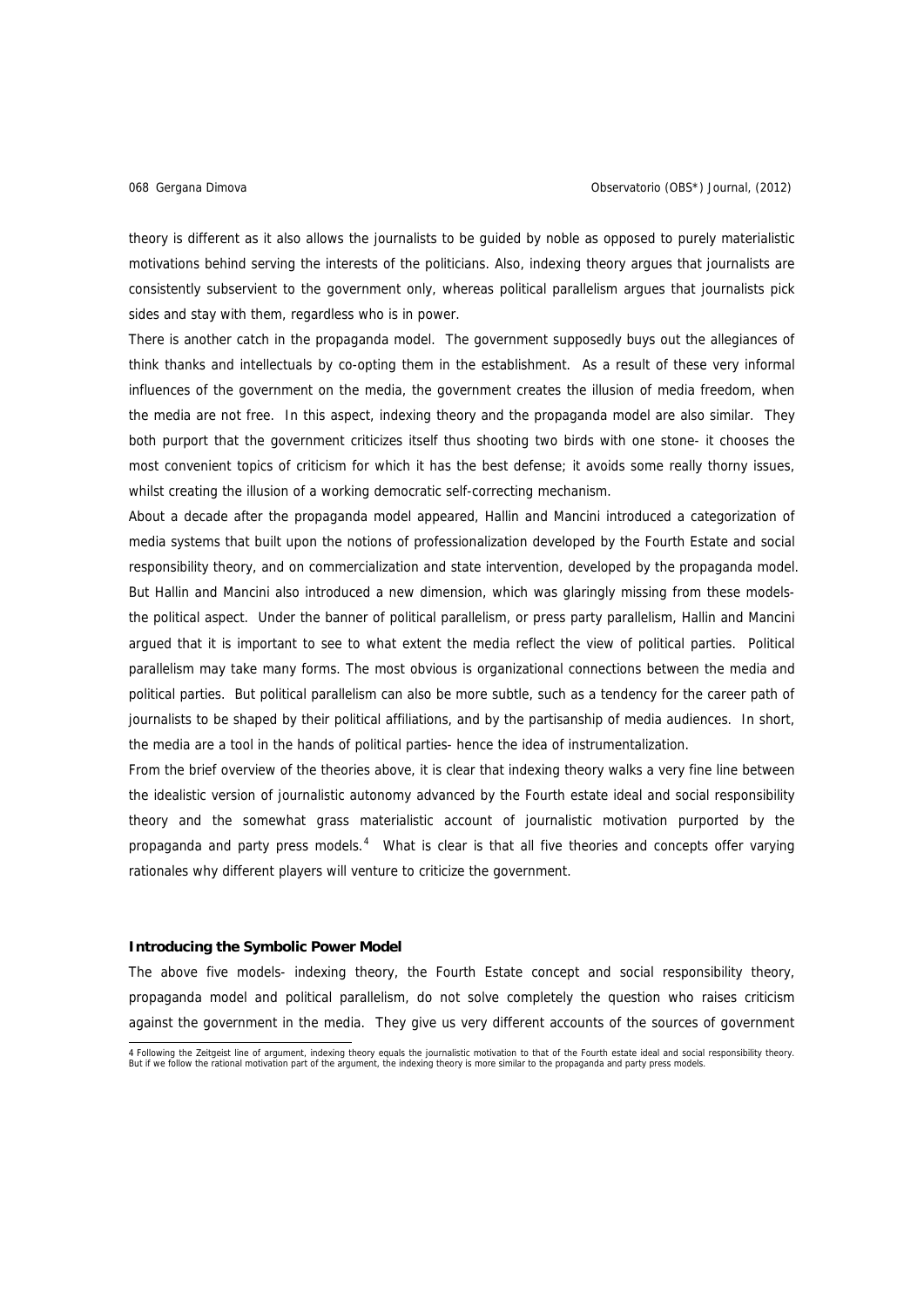criticism. Indexing theory talks about the relative slim role of the opposition in forming the news stream, but it does not single out the role of the opposition in the critical part of the news stream. The other four theories do not weigh the *relative* share of authorship of public criticism of the government. Thus it is not clear whether professionalization, commercialization and politicization are directly opposed, positively related, or completely independent. No systematic study has been done to establish the comparative share of authorship of public critic of the government. Admittedly, Hallin and Mancini touch upon the interplay between professionalization and instrumentalization. But their claim is totally theoretical and is not backed up by empirical data.

The second shortcoming of these models is that they give us very little prediction about the role of media critics in new and less developed democracies. Each model is premised on particular events, which are specific for the Western European countries, such as the First Amendment, the abolition of stamp taxes and the creation of the Federal Communications Commission. Indexing theory is entirely dependent on the Washington consensus and the press machine of the White house. And if the underlying processes and structures differed, then it is unclear whether we should expect the same critics to be active in the in Eastern European Countries as in the West.

The third and, in my mind, most substantial shortcoming of the theories is that they pay very little attention to the political opposition as a public critic of the government. Indexing theory seems to underplay the importance of the opposition in Congress. Admittedly, Hallin and Mancini touch upon the importance of political parties but only in the sense that each media outlet is loyal to one or two political parties. They do not talk about the place of the political opposition in the mainstream media. The other three theories completely ignore the opposition. This general omission is rather bewildering as the opposition, at least theoretically, has every reason to try to discredit the government.

The first reason why the political opposition should try to get involved in mud sliding is that political power is a competitive, zero sum game. The second reason is that the media provide a platform to challenge, enhance or annihilate the symbolic power. The third reason is that symbolic power is crucial in politics. The view that media allegations can have an effect on symbolic power and, consequently, on political power is best expressed by Thompson (2000: 103). More specifically, Thompson ties the notion of media allegations to scandal:

Scandal (or the threat of scandal) has such significance in the political field because it can destroy (or threaten to destroy) a vital source upon which the power of political representatives dependsnamely, their reputation and good name, and the respect accorded to them by other politicians and the public at large. To destroy or damage their reputation is to destroy or damage their credibility,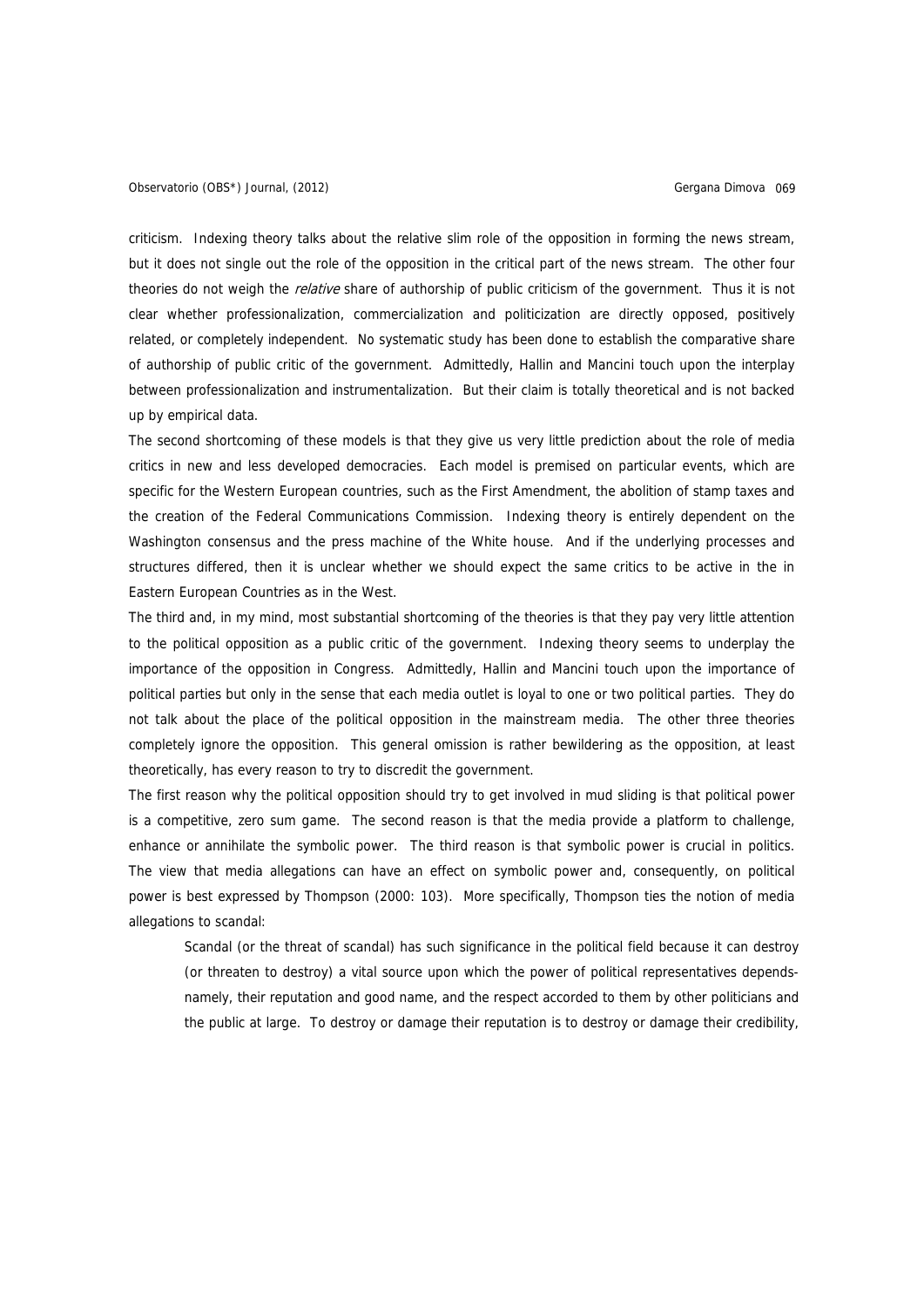and thereby to weaken or undermine their capacity to persuade or influence the others, to secure a bond of trust and to turn their words into deeds.

Verbal criticism is very powerful because people assess the government not only on the basis of its actual performance, but also on the basis of its public image. The link between actual political power and symbolic representation is strong. According to Bourdieu (1999), symbolic capital, which includes such notions as prestige, honor and the right to be listened to, is a crucial source of power. Kane (2001:2) applies Bourdieu's idea of symbolic capital to politics. He argues that "reputation inevitably represents a resource for political agents, one that… enables political processes, supports political contestants, and creates political opportunities."

The paper advances the symbolic power model. Its main premise is that various groups, which so far have been limited to the institutional means to gain power, now resort to the public arena. Their main goal is to gain symbolic power. Their main means to earn political credit is to accuse the government publicly. The symbolic power model has five main components:

- 1. Political power is contestable and is dependent on symbolic power.
- 2. Various entities increasingly seek to augment their symbolic capital.
- 3. Symbolic capital can be increased by discrediting the power holders.
- 4. The power holders can be discredited by making media accusations against them.
- 5. The role of the media is to mediate the access to public criticism making.

The symbolic power model is closest to the political pressure model and to indexing theory because it views the media as the ultimate instrument to gain political power. Unlike indexing theory, however, it is specifically focused on the connection between the opposition and the media, not between the all governing forces and the media. Unlike the political pressure model, it attributes a high degree of power to the political opposition across all media, not just to the media outlets owned by the opposition. The symbolic power model is similar to the propaganda model in the sense that it admits of collaboration between the state and the businesses in controlling the media agenda. But it is different in the sense that it allows all players, not just the oligarchs and the state, to try to instrumentalize the media. The symbolic power model is most different from the social responsibility theory and the Fourth Estate ideal. It does not believe that the media initiate important criticisms at the government. Instead, the media are primarily an arena where the various actors jostle for political power.<sup>[5](#page-7-0)</sup>

<span id="page-7-0"></span><sup>&</sup>lt;sub>5</sub><br>Wo caveats are in order. First, the making of public criticism can be construed as whistleblowing. Some authors view whistleblowing as the use of reporters updenting as the use of reporters in the conters and boucking

Whistleblowing and Professional Responsibility, argues that "the disappointed, the incompetent, the malicious and the paranoid all too often leap to accusations in public" (Bok 1980 cited in Callahan, et al). This article operates on the premise that criticizing the government in public is conducive to the democratic process. The second, and more important consideration, is that we will never know whose interests the media actually serve. All we, as outside observers, can tell for sure is whose interests the journalists chose to show they serve. There might be some correlation between whose interests the journalists serve and whose<br>interests they acknowledge publicly that they serve. For example, Wa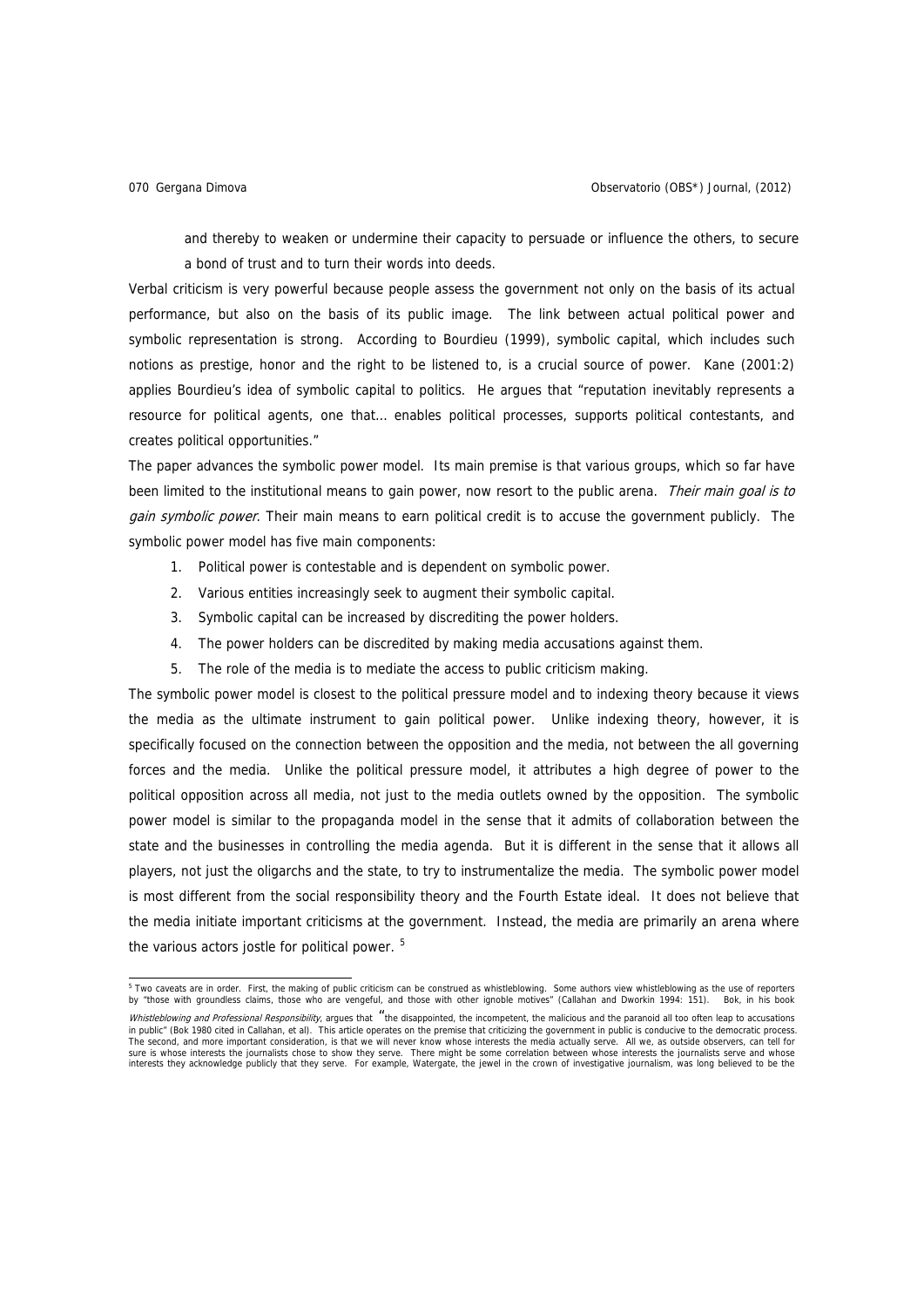#### **Methodological Considerations: Data Collection and Selection of Countries**

The selection of countries controls for two conditions- the degree of media freedom and level of democratic consolidation. These two categories seem the most obvious choices when one wants to test how theories that grew out of historical and political developments in the West, such as the Enlightenment and industrialization, fair in different circumstances.

The selected countries, Bulgaria, Germany and Russia, represent three different levels of media freedom and democratic development. Germany grants most freedom to the media, whilst Russia is the opposite, with Bulgaria occupying a middle position. In terms of democratic development, the selection represents the gamut of an established, an authoritarian, and a transitional country (see table 2).

| Country         | <b>Media Freedom</b> |       |        | <b>Democratic Development</b> |                                                                  |  |  |
|-----------------|----------------------|-------|--------|-------------------------------|------------------------------------------------------------------|--|--|
| Germany         | High:                | 1.50  | (2002) | Established:                  | Political Rights: 1 Civil Rights: 2 (2002)                       |  |  |
|                 |                      | 4.00  | (2005) |                               | Political Rights: 1 Civil Rights: 1 (2005)                       |  |  |
| <b>Bulgaria</b> | Medium: $9.75$       |       | (2002) |                               | <b>Transitional:</b> Political Rights: 1 Civil Rights: 3 (2002)  |  |  |
|                 |                      | 10.25 | (2005) |                               | Political Rights: 1 Civil Rights: 2 (2005)                       |  |  |
| <b>Russia</b>   | Low:                 | 48.00 | (2002) |                               | <b>Authoritarian: Political Rights: 5 Civil Rights: 5 (2002)</b> |  |  |
|                 |                      | 48.67 | (2005) |                               | Political Rights: 6 Civil Rights: 5 (2005)                       |  |  |

Table 2: Criteria for Selecting the Country Case Studies

Sources: Reporters Without Borders, Freedom House

Media freedom is measured by the index prepared by Reporters Without Borders. The index ranges from 0 to 100, and is 'drawn up by asking journalists, researchers and legal experts to answer 50 questions about the whole range of press freedom violations' (Reporters Without Borders, 2002). The degree of democratic development is measured by Freedom House. The survey rates political rights and civil liberties separately on a scale of 1 to 7, with 1 representing the most free and 7 the least free (Freedom House Methodology, 2002).

I compiled an original database of more than 1, 634 media charges and 5, 980 articles involving the national governments of Russia, Bulgaria and Germany. I collected 2, 904 articles and 488 scandals in Germany, 2,583 articles and 942 accusations in Bulgaria, 493 articles and 204 accusations in Russia. It is no surprise that the absolute number of accusations in Russia is the lowest. The difference between the numbers of collected articles between countries is not decisive for the present research because we are interested in the relative portion of accusations leveled by various accusers within the same country.

 work of two talented journalists [Bob Woodward](http://en.wikipedia.org/wiki/Bob_Woodward) and [Carl Bernstein.](http://en.wikipedia.org/wiki/Carl_Bernstein) It was only recently discovered that they received a steady flow of information from the [Federal Bureau of Investigation](http://en.wikipedia.org/wiki/Federal_Bureau_of_Investigation) Associate Director [Mark Felt.](http://en.wikipedia.org/wiki/W._Mark_Felt) The point is that the actual media critics will almost never be completely known.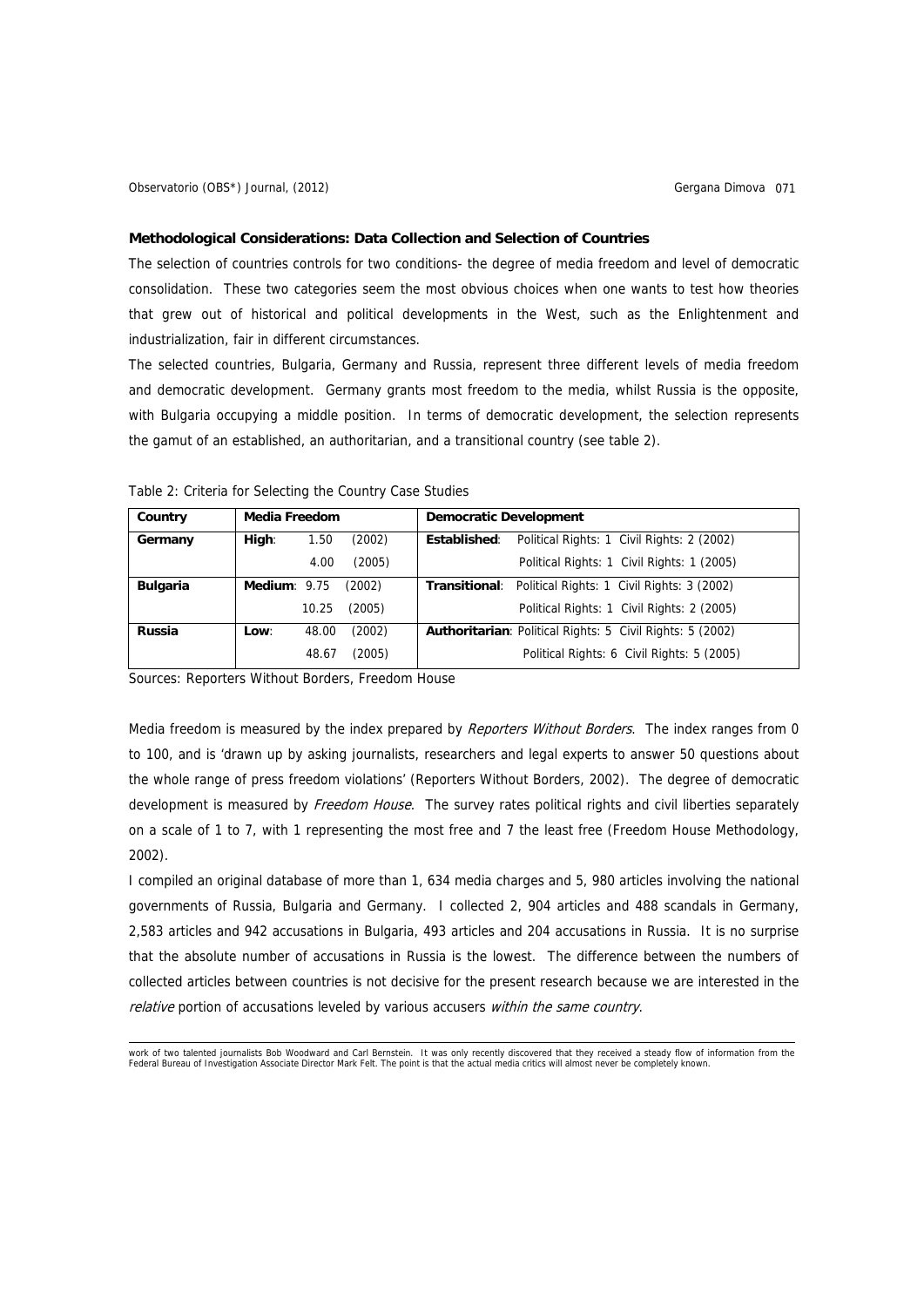For each allegation, I noted down whether it is related to misconduct or incompetence, the position of the alleged minister, the title and date of each article related to the accusation, the name and the position of the accuser, the name and the position of the alleged minister, citations of any verbal response of the alleged minister, whether the minister was investigated and punished in conjunction with the accusations. Coding was mostly open to interpretation. The coder had to interpret whether the article contained an accusation leveled at the government or not. Some of the content was manifest, such as the cases where the articles uses the words "accuse, "charge", "criticize", "blame", "reproach", "fault", "express concern with", "point the finger at", "is displeased with", etc. I also counted as accusations instances of formal indictment, threats for formal indictment and (threats for) parliamentary votes of no confidence, demonstrations, protests, all of which express implicit criticism.

However, accusation expresses an attitude and attitudes cannot be captured by a word count or actor count. As Bryman suggests, in such cases the process of coding becomes partly thematic, and a more interpretative approach must be taken. At this point, the analysis is searching not only for manifest but for latent content (Bryman, p.185). The table in appendix 1 shows examples of articles that were coded as critical, although they did not contain explicit words of criticism.

For Germany, I read the issues of Die Welt for the period between 1995 and 2005. The circulation of Die Welt is smaller than that of [Sueddeutsche Zeitung](http://www.sueddeutsche.de/) and [Frankfurter Allgemeine Zeitung](http://www.faz.de/) but it was selected because it is owned and published by the Axel Springer Verlag, which also published the biggest selling Bild newspaper with a circulation of 3.7 million.  $6$  Thus *Die Welt* presents a sample of the most influential publishing group in the industry. The difference is that Bild is more celebrity oriented, whereas Die Welt is more politics oriented. As *Die Welt* is known to be politically right of centre, I double checked the information with the TV news emission Die Tagesschau, which is supposed to represent more politically neutral coverage.

For Bulgaria, I read the second biggest national daily 24 Hours in the period from 1990 to 2005. 24 Hours began as a private venture and is now a part of the German [WAZ](http://en.wikipedia.org/wiki/WAZ-Mediengruppe) media group, which is said to have close connections to the German social democratic [SPD](http://en.wikipedia.org/wiki/Social_Democratic_Party_of_Germany) party<sup>[7](#page-9-1)</sup>. I double checked the information with the database of media accusations collected by the Center for the Study of Democracy (Media Monitoring Project, 2007).

For Russia, I read the daily press digests of Radio Free Europe Liberty for the period between 1995 and 2005. Radio Free Europe encompasses various TV, radio, newspapers, and websites at both the local and the national level. It also has its own sources. This method of sampling for Russia is different from the sampling for Bulgaria and Germany, which relied mainly on one newspaper. But it was necessary because

 6

<span id="page-9-1"></span><span id="page-9-0"></span><sup>&</sup>lt;sup>6</sup> http://news.bbc.co.uk/1/hi/world/europe/3414139.stm<br><sup>7</sup> WAZ recently withdrew. Study of Vaclav Stetka at Oxford University.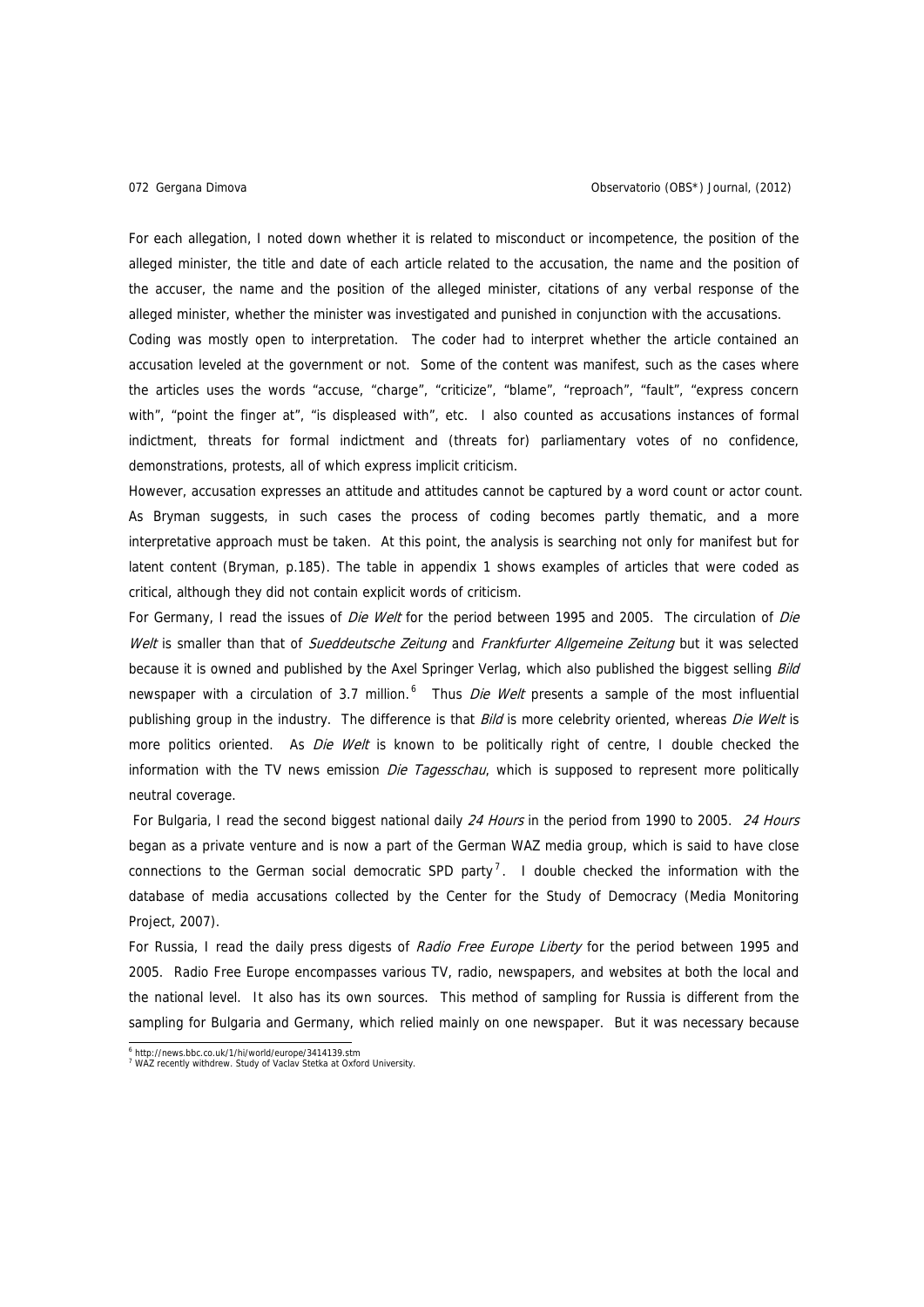none of the Russian dailies provided the minimum required number of accusations at the government to be statistically significant. I double checked some information in the newspaper Izvestya.

Contrary to existing studies, which include all articles related to a given problem, this study includes only articles which contain some criticism leveled at the government. Thus the main sampling criterion is not all informational coverage on a particular event, such as hurricane Katrina, Libya crisis, etc., but critical coverage only on all events for a period of ten years in three countries.<sup>[8](#page-10-0)</sup>

The unit of analysis is not an article but an accusation. The position of the article and its length were not taken into account. The news in each country was sampled by a separate researcher. To ensure intercoder reliability, I distributed a detailed sheet of coding instructions, and also gave each coder a sample of 10 news stories to establish their coding scheme. Intercoder reliability averaged .95 on across three categories. It was .85 on determining the accusing tone of the article and 1.00 when determining discreet categories, such as the rank and name of the actors.

# **Sources of Media Criticism: Empirical Findings**

The most enlightening and novel discovery revealed by the empirical findings is that there is a very clear relationship between accusations made by the opposition, on the one hand, accusations made by international bodies, the media, judiciary and private people, on the other hand (graph 1). As the accusations by the opposition increase, the charges made by the journalists, representatives of international organizations, the prosecutor general and individual citizens diminish, and vice versa.

<span id="page-10-0"></span><sup>&</sup>lt;sup>8</sup> The database encompasses not only cases of big scandals but also everyday, regular criticism. The selection criteria do not control for the veracity of the allegations for three reasons: unsubstantiated criticisms have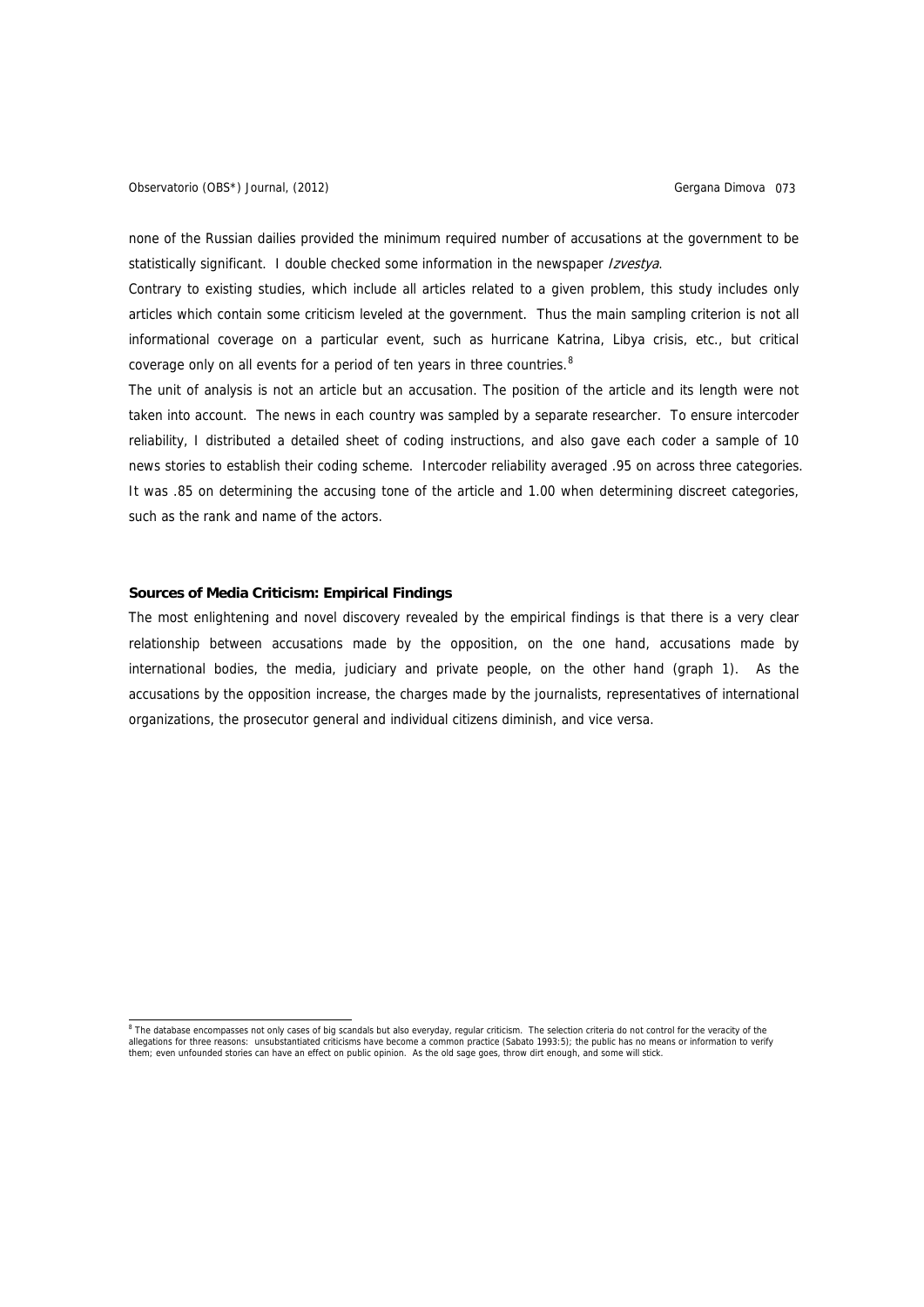Gergana Dimova 074 Observatorio (OBS\*) Journal, (2012)





Source: Author 2008

The trend showing opposing activeness is well defined. The opposition is most active in the most democratic country in the sample – Germany, and is least active in the least democratic country in this study- Russia. Conversely, the media, individual citizens, the judiciary, and international organizations are least active in Germany and most active in Russia. Bulgaria occupies a middle opposition.

# **Oppositional Critics: The Most Important Media Critic in Democracies**

The empirical results suggest that there is a new player on the public criticism map- the political opposition. The opposition is the chief whistle blower and the main mechanism for expressing societal grievances. While the existing research on public criticism of the government may have been looking for the critical initiative in the journalists or private interests, it has neglected the importance of the political opposition. It is unclear what drives the causality between the opposing relationship between the activity of the opposition, on the one hand, and the media, private people, international bodies, on the other hand. Is it because the media are week that the opposition is strong, or is it because the opposition is strong that the media are week? But since not only the media, but several other types of critics appear to be related negatively to the share of oppositional criticism, it is reasonable to conjecture that it is indeed the opposition that drives the process of criticism making.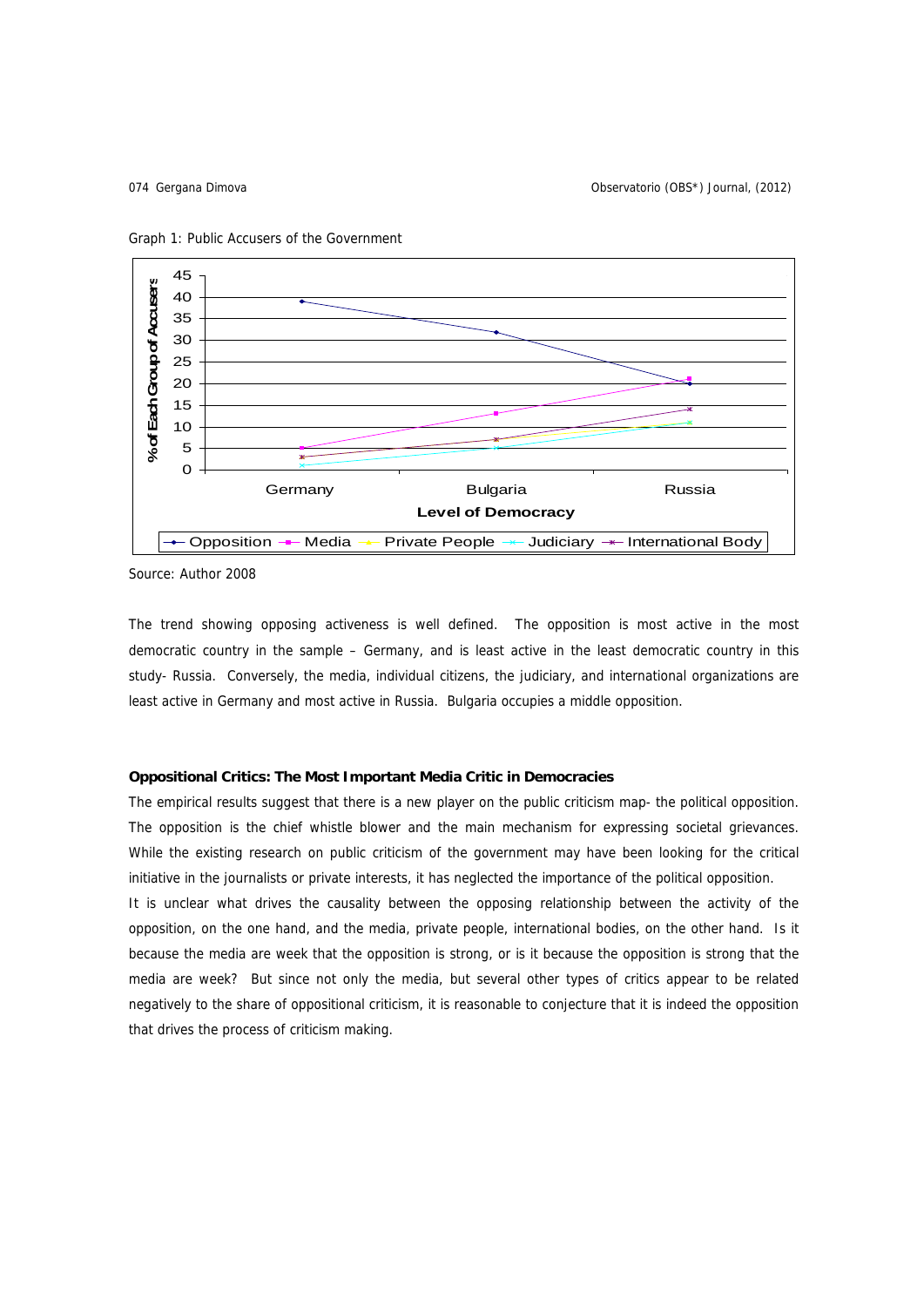This discovery is in line with the symbolic capital theory. It highlights the line of argument advanced by John Thompson that media incriminations are an important weapon in the fight for public opinion: "Specifically in cases of political scandal, there may be some groups which are seeking to pursue scandal as a means of discrediting their opponents" (Thompson 2000: 77).

Again in line with the symbolic capital theory, it could be argued that of all possible critics of the government, the political opposition has the highest motivation to discredit the incumbents. Because politics is a zero sum game, the opposition could win symbolic credit by defaming the power-holders. The ultimate goal of the opposition is that this symbolic credit may turn into real political power at the next elections. Of course, for the opposition to be an active critic, the stakes of power must be not only high but obtainable. This means that elections must be fair and competitive. Public approval needs to matter. The government could potentially be toppled by a severe decrease in public approval, impeachment, or by legislative votes of no-confidence. The institutional design of the system also needs to be conducive to a fight for symbolic political capital. Thus, for example a consensus type of democracy is less susceptible to open and bitter battles for the public approval than a majoritarian system.

The opposition has not only better motivation but also better means to discredit the government than journalists. The reason is that the opposition has better access to potentially discrediting information about the government. Simply speaking, there is a division of labor in a country where politics is a profession, and the opposition's role is to watch for government's blunders. In its capacity as a parliamentary power, the opposition is paid to watch for instances of government misconduct and incompetence and is therefore more informed about them. But the opposition also has other, less formal channels to acquire incriminating information. The opposition can gather secrets behind the close doors in parliament. Alternatively, oppositional parties that have been previously in power can use the knowledge it had gained from access to documents, dossiers, and secret files collected by Secret Services.

Finally, the opposition has more advanced and less costly instruments for criticizing the government. Political parties have sophisticated PR machines at their disposal in comparison to international critics, individuals and NGOs. Another major factor enabling oppositional criticism in a democracy is that the media are ready and willing to report the opposition's claims, because they can make profits by reporting these accusations, they can avoid responsibility for making its own claims, and because oppositional claims are authoritative.

As graph one shows, the voice of the Russian opposition in the press is weak. This impotence is partly due to the fact that the opposition's parliamentary standing is not influential and partly due to the fact that the media do not report oppositional concerns about the government because the media are not completely free. Especially after Putin's first term in office and the 2003-2004 parliamentary and presidential elections, the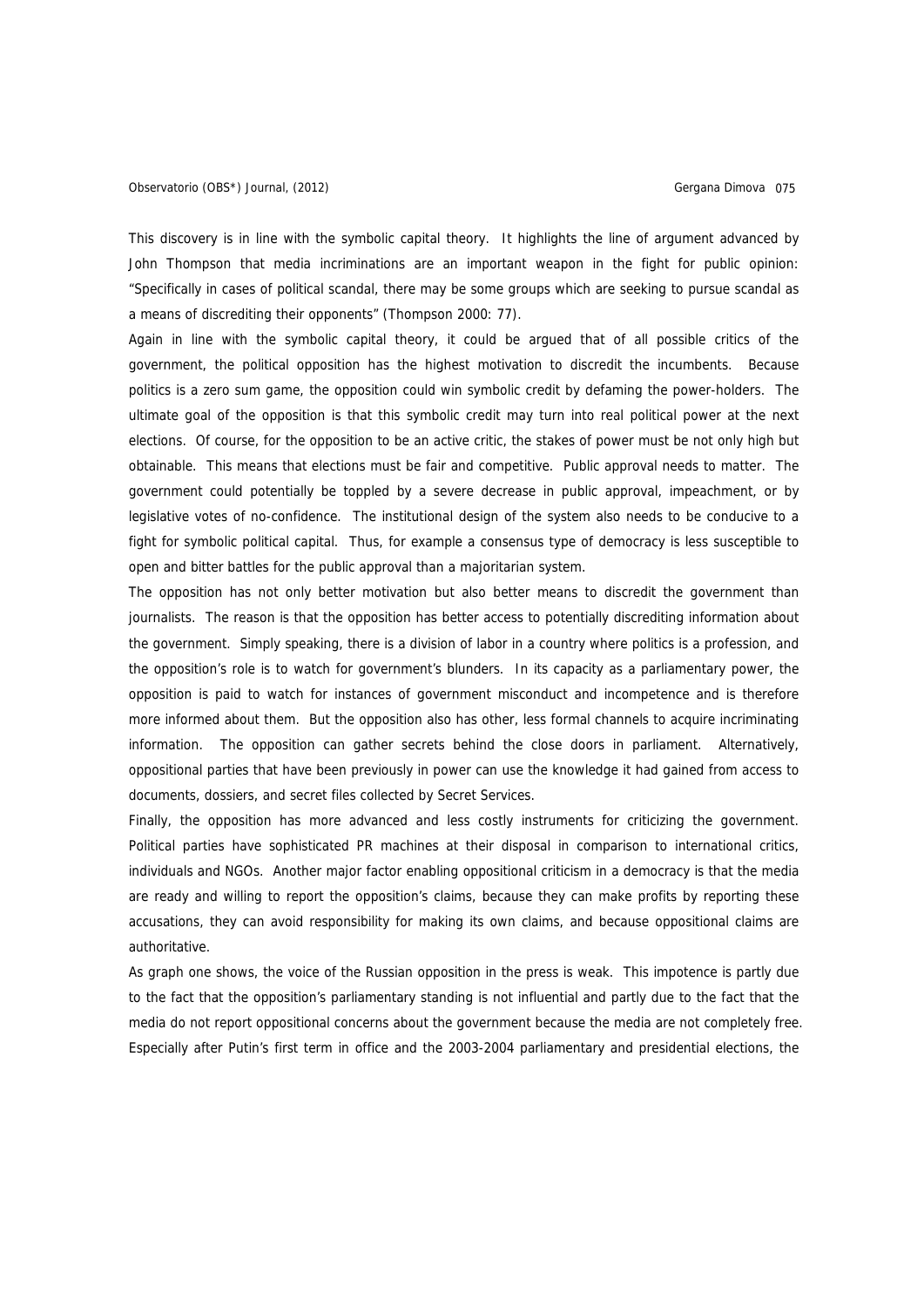political opposition has almost lost its influence (Gel'man 2005: 226). Conversely, as the opposition in Germany is stronger in parliament, it also seeks to accuse the government in public. Another possible reason why the opposition seeks to make a point in public is that it realizes that important legislative battles cannot be won without public support. This trend shows that the legislature often only formalizes disputes that are fought in the public space.

A word of caution is in order. It could be very well the case that the media only use oppositional criticism to advance their own position. As Birkel argues, "the newspapers favorably give voice to speakers supporting their own positions, thus instrumentalizing opportune witnesses" (Berkel 2006). If this is the case, then a high share of oppositional criticism might actually demonstrate a high level of professionalization, not a high level of political instrumentalization.

Journalists may quote members of the political opposition to portray their criticism as more objective. For example Tuchman argues that "the newspapermen believe they may mitigate such continual pressures as deadlines, possible libel suits, and anticipated reprimands of superiors by being able to claim that their work is "objective." …The newsman can suggest that he quoted other people instead of offering his own opinions. Tuchman's article suggests that "objectivity" may be seen as a strategic ritual protecting newspapermen from the risks of their trade" (Tuchman 1994: 151). Libel and defamation suits brought up by displeased incumbents can be expensive for a newspaper and such suits can easily be grounds for dismissing the journalist.

Alternatively, citing the opposition could be done to cut costs. Investigative journalism is expensive. As Schulz discovers, journalistic considerations of time and funding constrains are paramount in the reporters' decision to consult as few sources as possible (Schulz 1998: 147).

Herman and Chomsky evoke the consideration of cost in the decision to cite a source: "the heavy weight given to official sources is… a matter of cost: taking information from sources that may be presumed credible reduces investigative expense, whereas material from sources that are not prima facie credible, or that will elicit criticism and threats, require careful checking and costly research (Herman and Chomsky 1994: 19). Herman and Chomsky argue that journalists cite government, corporate and other official and business sources to cut costs. Obviously, the consideration of cost is in keeping with indexing theory. The current findings show that this point can equally easily be applied to the journalistic decision to cite the opposition.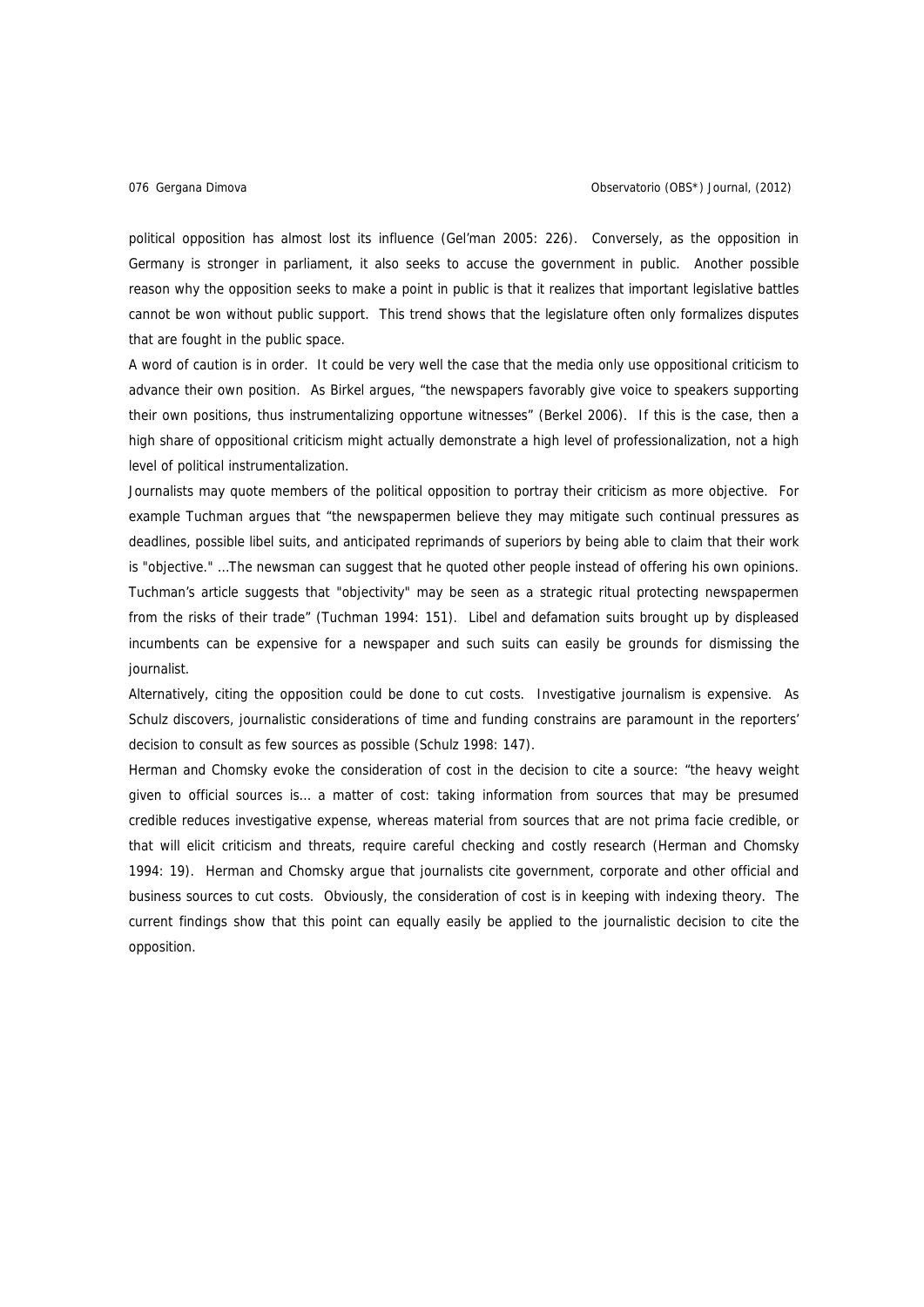### **Media Critics: A New and Diminished Role in Democracies?**

The findings demonstrate that the journalists are an important but not decisive media critic. Surprisingly, the media in the more democratic Germany are relatively less active in criticizing the government than in the less democratic Russia.<sup>[9](#page-14-0)</sup> In terms of their propensity to undertake criticism in their own name, Bulgarian journalists are half-way between their Russian and German colleagues.

What is the significance of these findings? Do they indicate that the journalistic investigations have lost significance? Have the journalists surrendered their initiative and prying eye to the opposition and other societal actors? Are the Fourth Estate and social responsibility theories dead?

The findings indeed cast a shadow of doubt on theories which prescribe a high level of journalistic criticism for idealist purposes. They lend credence to the symbolic capital model of the media, where the role of the media is to mediate the access to public criticism making. The media is not engaged in making the criticisms in democracies.

The particularly interesting finding is that the highest share of media criticisms is in the least, not the most, democratic country in the sample set. This result demonstrates the application of the symbolic capital model to authoritarian countries.

| <b>Symbolic Power Model in Democracies</b>               | <b>Symbolic Power Model in Authoritarian Countries</b>          |  |  |  |
|----------------------------------------------------------|-----------------------------------------------------------------|--|--|--|
| Political power is contestable and is dependent on       | Political power is NOT contestable and is dependent on          |  |  |  |
| symbolic power.                                          | symbolic power.                                                 |  |  |  |
| Various entities increasingly seek to augment their      | Various entities do NOT seek to augment their symbolic          |  |  |  |
| symbolic capital.                                        | capital.                                                        |  |  |  |
| Symbolic capital can be increased by discrediting the    | Symbolic capital can NOT be increased by discrediting the       |  |  |  |
| power holders.                                           | power holders.                                                  |  |  |  |
| The power holders can be discredited by making media     | The power holders can NOT be discredited by making              |  |  |  |
| accusations against them.                                | media accusations against them.                                 |  |  |  |
| The role of the media is to mediate the access to public | The role of the media is NOT to mediate the access to           |  |  |  |
| criticism making.                                        | public criticism making, but to cover the lack of inequality of |  |  |  |
|                                                          | access to the media.                                            |  |  |  |

Table 3: Application of the Symbolic Capital Model to Authoritarian Countries

<span id="page-14-0"></span>end this does not mean that the Russian media make more allegations in terms of the absolute number articles but that the Russian media are more active vis-à-vis<br>other sources of criticizing the Russian government than the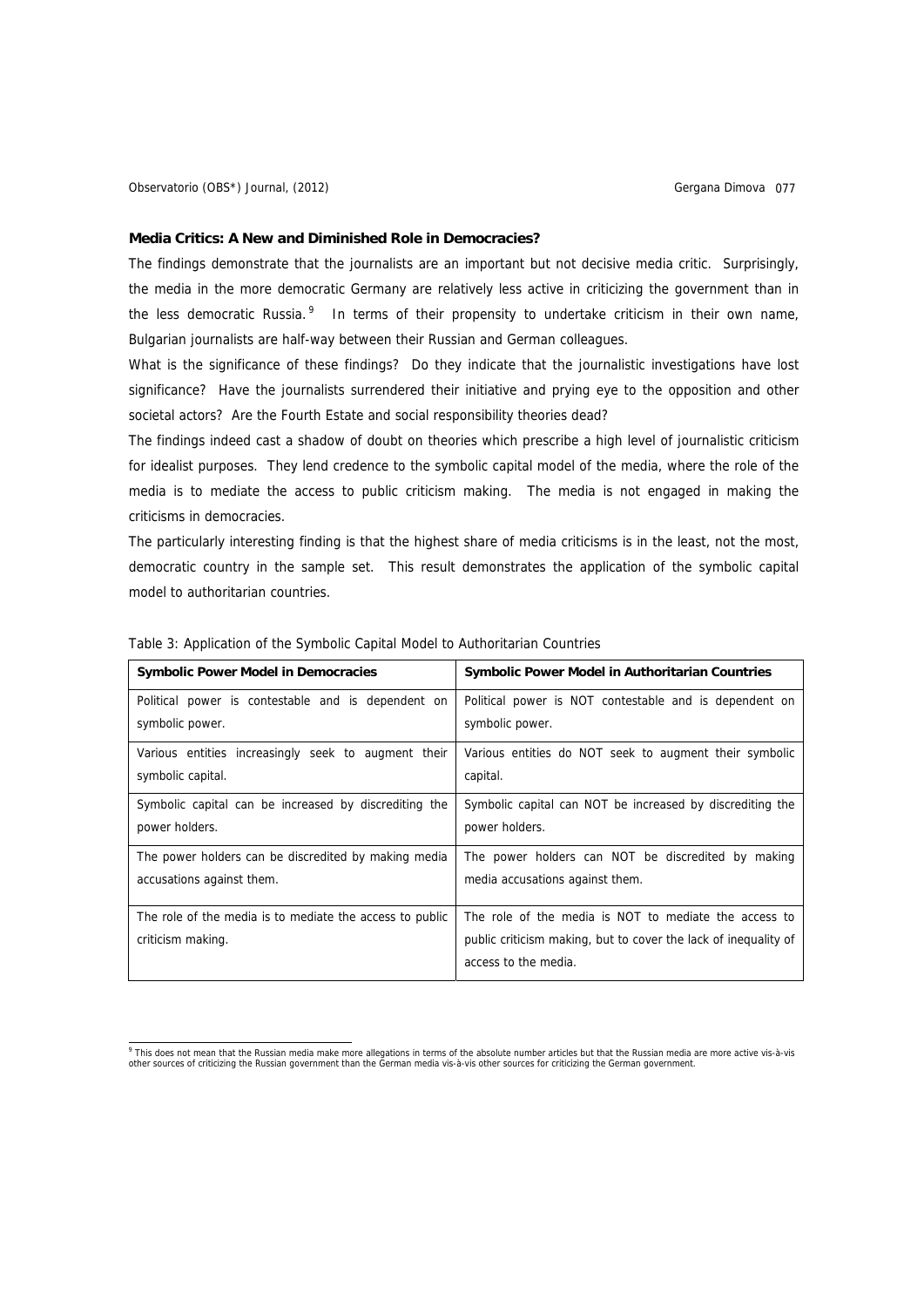The media in Russia seem to be an arena where the oligarchs and the state officials jostle for power. The catch is that in authoritarian regimes the media is supposed to conceal this connection by presenting the criticisms as their own. Thus the activity of the media seems to support the Fourth Estate ideal and the social responsibility theory when it fact it disproves it.

The first explanation for the relatively active role of the media in Russia is that the oligarchs, or financial magnates (Schroeder 1999: 957), publish discrediting stories so that they can put pressure on the state to change certain policies. As Richard Sakwa (2004:107) points out, under Yeltsin, "most of the press and much of the electronic media had fallen under the influence of the individual oligarchs, who then proceeded to use the media as a weapon in their struggle against each other and to influence the policies of the state." Sometimes, the connection between the oligarch's interests and their accusations is not so direct. In these cases, the goal is not to make the government reverse a specific policy but to throw mud at a minister and generally smear his reputation. For example, "Novye izvestiya" on 2 April 1998 accused the acting Prime Minister Kirienko of unethical and possibly illegal financial deals when Kirienko headed the Garantiya Bank and the Norsi-oil firm in Nizhnii Novgorod. The powerful oligarch Boris Berezovskii reportedly finances "Novye izvestiya" (RFE/RL April 6, 1998). The Russian Journal (1999) argues that Berezovskii had hoped to influence Kirienko "through the usual Kremlin<sup>[10](#page-15-0)</sup> intrigues and manipulations" but that Kirienko "was not that loyal to the Kremlin "family" and its chief ideologist Berezovskii." Hence Kirienko and Berezovskii were in confrontation and the critical article may have aimed at threatening or destabilizing the prime minister.

The second explanation why the media are relatively more active in a less democratic environment is that the Kremlin criticizes government ministers in order to legitimate sanctions against them. The published story is rarely related to the real reason for dismissal or demotion. The allegation is the pretext but not the cause of government sanctions. Here, the logic and the timing of the public accountability process are reversed. Usually, first an incumbent is accused in the media. The popularity of the minister depreciates as a result of these accusations. Only then does the government dismiss the minister to preserve its social standing.

In the Russian case, the minister first falls out of favor with the Kremlin. Then he gets blamed in the media, so that the public can come to view the minister negatively. The point of this complex maneuver is that the Kremlin gets rid of disliked government figures and receives popular legitimacy while doing so. Discrediting a minister in the press appears to be a way for the government to receive legitimacy for illegitimate decisions.

Here is one instance when this type of logic may have been at play. In 1997, the tabloid "Sovershenno sekretno" published frames from a September 1995 videotape allegedly showing justice minister Kovalev

<span id="page-15-0"></span><sup>&</sup>lt;sup>10</sup> The Kremlin is a name for the Russian government.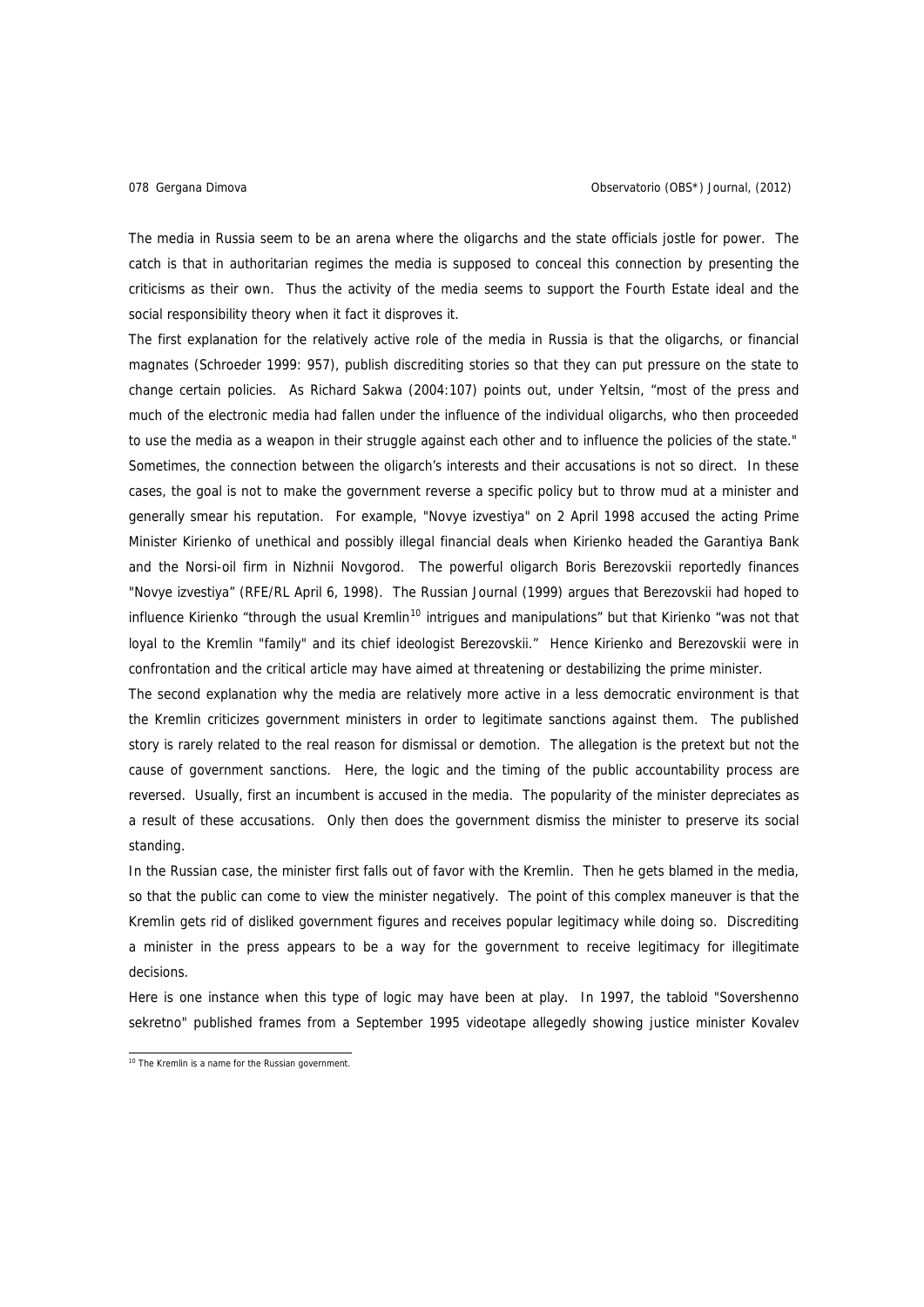with nude women at a club frequented by organized crime figures. "Sovershenno sekretno" reporter said she got the video from sources in the Interior Ministry. Ministry officials denied leaking the tape, but the Russian NTV channel suggested that the Interior Ministry may have retaliated after Kovalev publicly defended a businessman called Arkadii Angelevich, who was arrested in April 1997 on suspicion of stealing \$7 million. He had reportedly been a close associate of Kovalev. Not long after the video surfaced, Yeltsin suspended the justice minister (RFE/RL June 23, 1997). In this instance, the dismissal follows the publication of discriminating information only temporarily, not causally. The publication justified the dismissal in the public eye.

The third possibility is that government members plant criticisms in the press against themselves. This gives them an opportunity to take a certain course of action as a response to the criticism. The catch is that they fear initiating this action, but they feel that it is fine to do it in the form of a reaction to a public assault. They need this extra cover to justify their actions to other powerful figures who would otherwise disagree with them.

Dyck (2002) provides an example. The Russian securities regulator suggested a policy of stock dilution, where new stocks are issued, which in turn reduced the value of available stocks. Browder, who was the head of a large investment fund focused on investing in Russian equity securities, criticized this policy vehemently in the foreign press. The negative coverage caught the attention of Vasiliev, the head of the Russian securities regulator, and he reversed this policy. The important detail here is that according to Browder, Vasiliev wanted to receive criticism in the press so that he could justify the reversal of the policy as a form of response. This defensive move sheltered him from the wrath of the oligarchs. Browder recalls:

The reason he [Vasiliev] made this decision is that I was screaming bloody murder… I was shooting from the trenches, and this gave him cover to take his own steps. You have to remember that, as has become clearer since then, oligarchs owned the government and Vasiliev was worried about terrible things happening to him, professionally or even worse. By not initiating but responding to an attack, he felt more empowered to act. He asked us on a number of occasions to raise specific points in the press because he couldn't go on the offensive until something came out publicly. He was clear that he couldn't be seen as initiating but responding (Dyck 2002: 8).

The fourth explanation for the relatively active role of the media in Russia is that some journalists brave the hostile environment and criticism the government out of their personal conviction. These accusations involve high costs. Two outstanding examples are Anna Politovskaya and Paul Khlebnikov, who paid for their criticism with their lives.

To summarize, the complex structure of the Russian media leaves room for several explanations why media accusations represent such a high proportion of total accusations in Russia. Some of the allegations express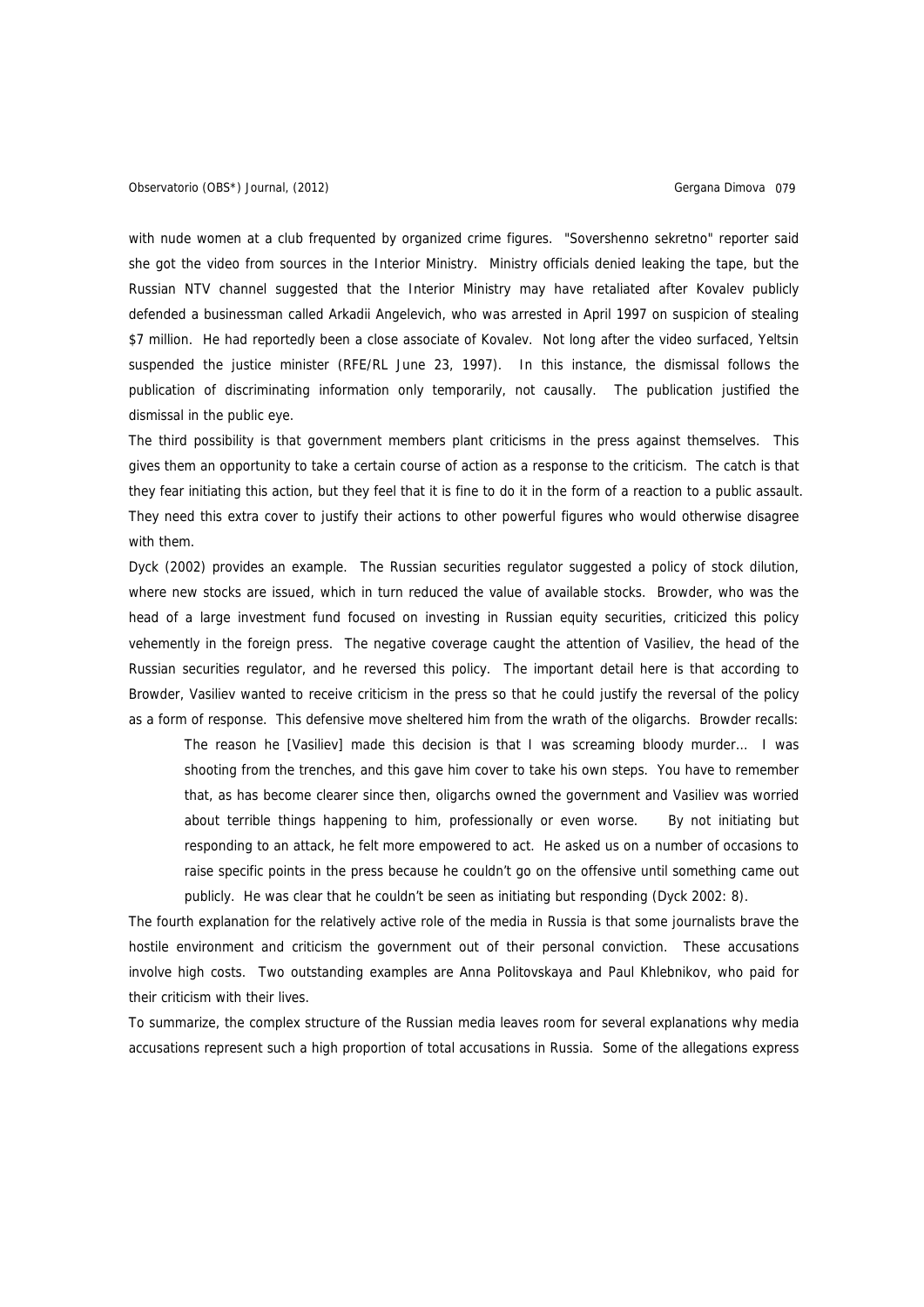sincere dissatisfaction with government policies; others are just a way to legitimize authoritarian government decisions. But the most likely scenario suggests that media criticism appears as a veiled government intervention in political life, instead of a truly independent accountability mechanism. This finding suggests that high degree of media accusations is not compatible with the notions of professionalization advanced by the Fourth Estate and social responsibility theories.

The finding about Russia demonstrates the explanatory power of the symbolic power model as applied to authoritarian settings- when political power is not contestable, the media serve to conceal the authoritarian tendencies of the state and the oligarchy. This is somewhat similar to the connection between the media and authoritarian groups in the propaganda model. It is possible, it turns out, to have powerful economic interests and the state determine the agenda is semi-authoritarian settings as well. The difference is that in more democratic settings the media use government information to cut costs, whereas in authoritarian regimes, the media are coerced to report government information to save their business.

## **Conclusion: The Utility of the Symbolic Power Model**

The symbolic power model is meant to reflect two concomitant developments- the decrease of institutional effectiveness in gaining political power, and the increasing proclivity of groups that depend on public support to gain symbolic capital. The key to the symbolic power model is that the media are a forum of competition for symbolic power.

The symbolic power model is applicable to democratic countries because it assumes that political power is contestable but it can also function in authoritarian countries, where the oligarchs and the state have monopolized power. The model shows very well how different assumptions about the contestability of power yield very different predictions about the role of the media. A non-contestable model of politics turns the media into a channel for concealing governmental and oligarchic intervention. A contestable model of politics sees the media as a forum where the political opposition can gain symbolic power.

The symbolic power model is engaged in complex relations with existing models of press and politics relations. It is similar to indexing theory because it takes away the focus from the media as an independent critic and poses that the political establishment dictates the agenda. But it is different from indexing theory because it places a much higher premium on the opposition than on the government. The symbolic power model is very different from the Fourth Estate ideal and the social responsibility theory because it does not ascribe any significant agency to the media in raising concerns with the government. It is similar to the propaganda model because it allows for a group of wealthy individuals and the state to control access to media criticism. But it differs from it because it ascribes the main role in media criticism making to entities,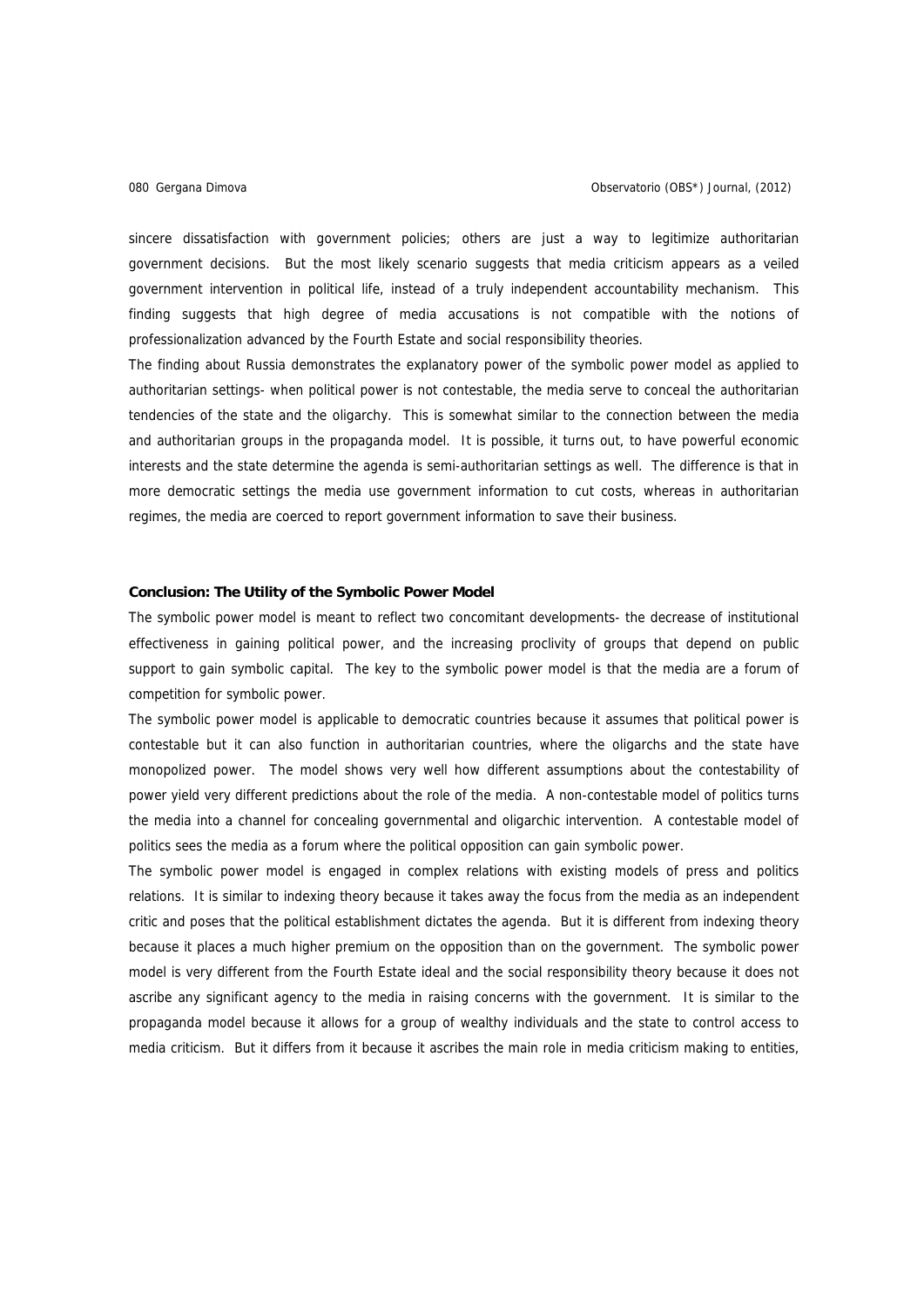which rely on public support. The symbolic power model is similar to the party pressure model because it underscores the role of the political entities and views the media as an instrument in hands of political parties. The symbolic power model is different from the party pressure model because it places the key initiative with the opposition.

| 24 Hours                                                                                                                                                                                                               | Die Welt                                                                                                                                                                                               | <b>Radio Free Liberty</b>                                                                                                                                                                                                                                                                                    |
|------------------------------------------------------------------------------------------------------------------------------------------------------------------------------------------------------------------------|--------------------------------------------------------------------------------------------------------------------------------------------------------------------------------------------------------|--------------------------------------------------------------------------------------------------------------------------------------------------------------------------------------------------------------------------------------------------------------------------------------------------------------|
| 05/12/1995 Doctors seek the<br>dismissal of Vitkova<br>The Unions of private doctors seek<br>the dismissal of health minister Mimi<br>Vitkova.                                                                         | 1.11.2004 Entsetzen über Strucks<br>Streichliste<br>Through the closing of the various<br>defense bases, the Union sees the<br>weakening of the potential to react to<br>danger of the troops.         | 17/05/2004 Prosecutor-general<br>says his agency has taken on the<br>functions of 'civil society'<br>Prosecutor-General Vladimir<br>Ustinov called on 15 May for<br>criminal prosecution of<br>government officials involved in<br>corruption.                                                               |
| 08/12/1995 The Cabinet is preparing<br>bankruptcies for 50% of all private<br>traders<br>Accoridng to BSP, the Cabinet is not<br>fulfilling its election promises.                                                     | 12/11/2004 100 Korruptionsfälle in<br>Ministerien<br>The federal government has discovered<br>over 100 cases of corruption in the last<br>five years.                                                  | 9/02/2004 Charges about Putin's<br>closest friends<br>ON 2 February, Rybkin declared<br>that President Putin is "one of<br>Russia's biggest oligarchs" and<br>"has no right to power in Russia"                                                                                                              |
| 03/12/1995 Prodev accused Videnov<br>and his advisers of suspicious<br>connections<br>The editor of "Duma" Prodev accuses<br>the advisers of the prime minister in<br>corrupt dealings with money of the<br>newspaper. | 21/12/2004 Bundesbank geht auf<br>Konfrontationskurs zu Eichel<br>with this decision, the keepers of the<br>gold reserves go on a course of<br>confrontation with the federal misniter<br>Hans Eichel. | 18/08/2003 Former Kremlin<br>insider says corruption continues<br>to grow<br>Georgii Satarov, a former adviser<br>to President Boris Yeltsin who is<br>now president of the INDEM<br>research foundation, told TV-<br>Tsentr on 13 August that<br>corruption in government and<br>society continues to grow. |

|                             |  |  | Appendix 1: Articles coded as instances of cirticism raised at the government on the basis of |  |
|-----------------------------|--|--|-----------------------------------------------------------------------------------------------|--|
| analysis of latent content. |  |  |                                                                                               |  |

# **Bibliography:**

Althaus, Scott, Jill Edy, Robert Entman, Patricia Phalen (1996) "Revising the Indexing Hypothesis: Officials, Media and the Libya Crisis," Political Communication 13 (4)

Ashwin, Sara and Simon Clarke (2002) Russian Trade Unions and Industrial Relations in Transition, Basingstoke and New York: Palgrave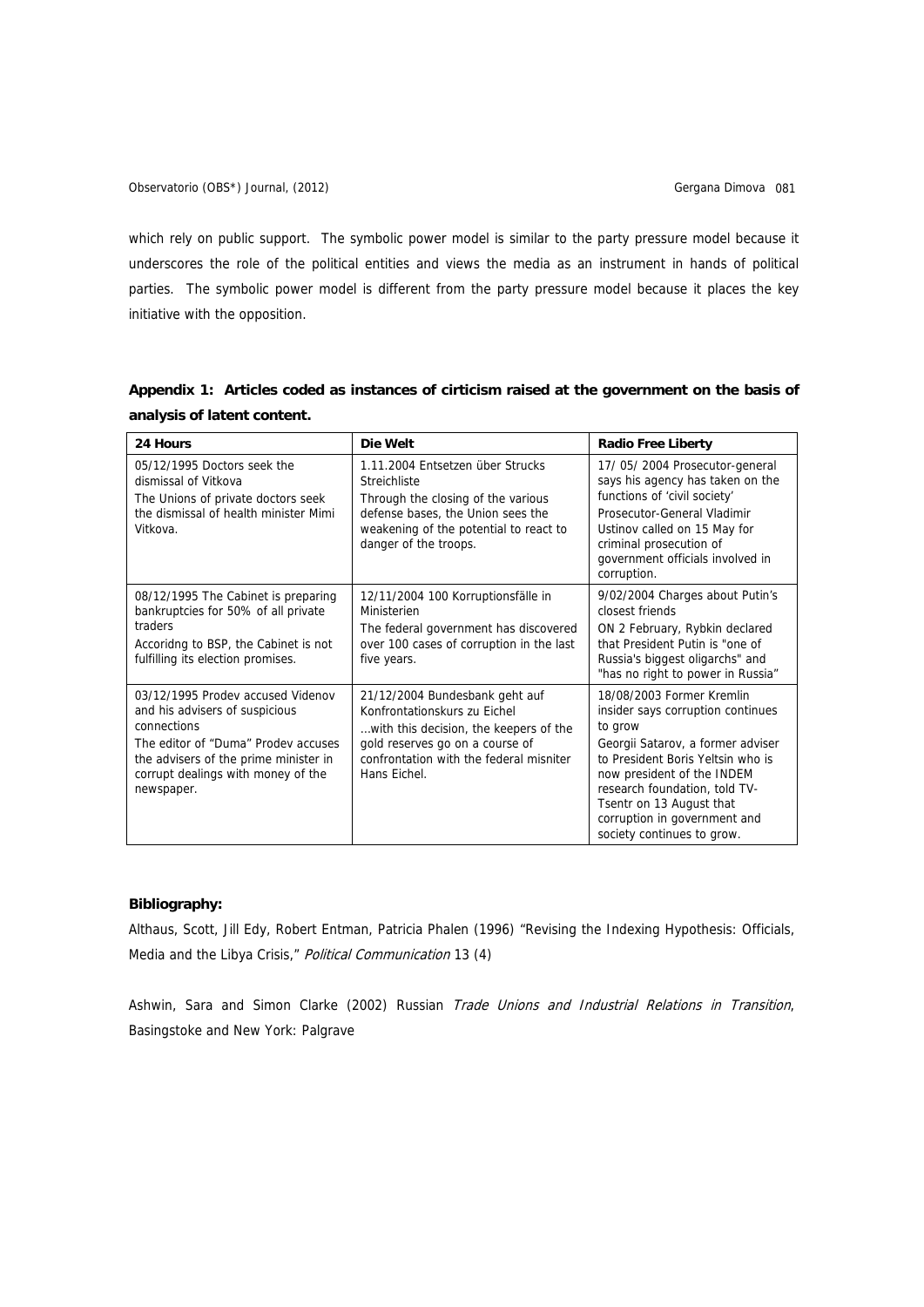Bennett, W. Lance (1990) "Towards a Theory of Press-State Relations in the United States," Journal of Communication 40 (2)

Bennett, W. Lance (2003) "The Burglar Alarm that Just Keeps Ringing: A Response to Zaller," Political Communication 20 (2)

[Bennett,](http://www.press.uchicago.edu/ucp/books/author/B/W/au5186391.html) W. Lance, [Regina G. Lawrence](http://www.press.uchicago.edu/ucp/books/author/L/R/au5186392.html), and [Steven Livingston](http://www.press.uchicago.edu/ucp/books/author/L/S/au5186393.html) (2007) When the Press Fails. The University of Chicago Press

Cepernich, C. (April 2008) "Landscapes of immorality: Scandals in the Italian press (1998-2006)," Perspectives on European Politics and Societ[y](http://www.informaworld.com/smpp/title%7Econtent=t748254466%7Edb=all) 9 [\(1](http://www.informaworld.com/smpp/title~content=t748254466~db=all~tab=issueslist~branches=9#v9)) [.](http://www.informaworld.com/smpp/title%7Econtent=g790040785%7Edb=all) 

Chalaby, J. (2004) "Scandal and the Rise of Investigative Reporting in France," The American Behavioral Scientist 47 (9).

Die Welt (December 2, 1996) "Widerstand gegen Seehofer Formiert sich," See URL: [http://www.welt.de/print-welt/article657631/Widerstand\\_gegen\\_Seehofer\\_formiert\\_sich.html](http://www.welt.de/print-welt/article657631/Widerstand_gegen_Seehofer_formiert_sich.html) (Last Consulted on May 6, 2010).

Downs, A. (1957) An *Economic Theory of Democracy*, New York: Harper and Row.

Dyck, Alexander (2002) The Russian Hermitage Fund: Media and Corporate Governance in Russia, Harvard Business School Paper N2-703-010, See URL: [http://hermitagefund.com/about/hermitageeffect/Harvard%20Business%20School%20--](http://hermitagefund.com/about/hermitageeffect/Harvard%20Business%20School%20--%20Hermitage%20Case%20Study.pdf) [%20Hermitage%20Case%20Study.pdf](http://hermitagefund.com/about/hermitageeffect/Harvard%20Business%20School%20--%20Hermitage%20Case%20Study.pdf) (Last Consulted on May 6, 2010).

Dyck, Alexander, Natalia Volchkova and Luigi Zingales (2006), The Corporate Governance Role of the Media: Evidence from Russia, ECGI Finance Working Paper N°.154/2007, See URL: [http://ssrn.com/abstract\\_id=891206](http://ssrn.com/abstract_id=891206) (Last Consulted on May 6, 2010).

Dyck, Alexander, David Moss and Luigi Zingales, Media versus Special Interests (2008), NBER Working Paper 14360, See URL: <http://www.nber.org/papers/w14360> (Last Consulted on May 6, 2010).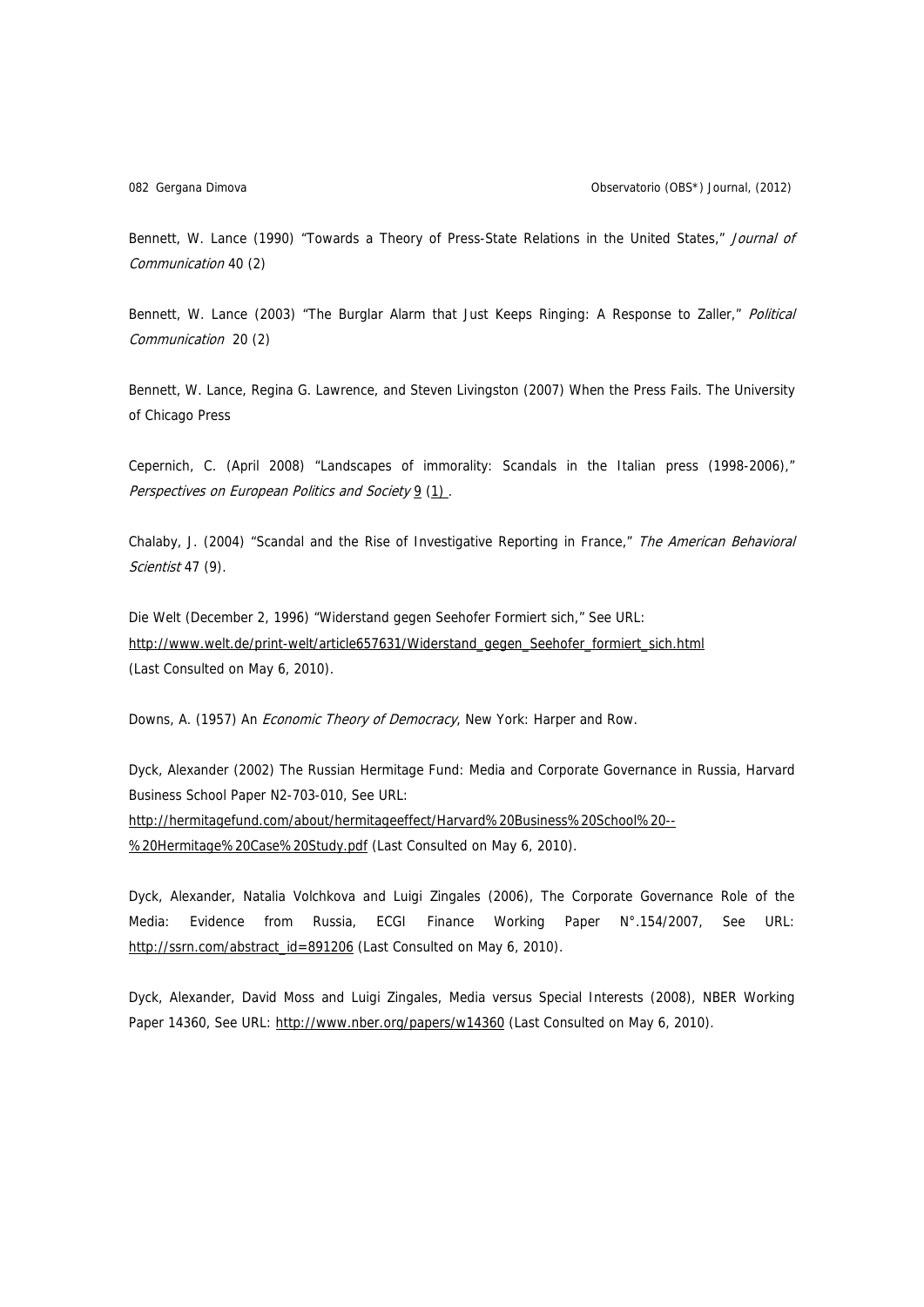Observatorio (OBS\*) Journal, (2012) Christianus Company Construction Company Company Company Company Company Company Company Company Company Company Company Company Company Company Company Company Company Company Company C

Durkheim, E. (1933) The Division of Labor in Society, New York: The Free Press.

The Economist (October 27, 2007) "Bagehot: On Plain Speaking."

The East Europe Committee of the Swedish Health Care (November 23, 2006) Newsletter from the North-West of Russia Health Care Community Nr 40 (125) 17.11/23.11, See URL:

<http://www.oek.se/FileSender.aspx?file=Documents/Dokument/newsletter061123.pdf>(Last Consulted on May 6, 2010).

Farrell, A. (2006) "Contaminated Blood and Political Scandal in Ireland," in J. Garrard and J. Newell (eds.) Scandals in Past and Contemporary Politics, Manchester: Manchester University Press.

Freedom House Methodology (2002), See URL: [http://www.freedomhouse.org/template.cfm?page=351&ana\\_page=166&year=2002](http://www.freedomhouse.org/template.cfm?page=351&ana_page=166&year=2002) (Last Consulted on September 20, 2009).

Fricke, Roman and Jeannine Pagel (2007) Medien und Verbände, See URL: <http://www.nilsbandelow.de/Internet/Inter12Th.pdf>(Last Consulted on May 6, 2010).

Gel'man, Vladimir (2005) "Political Opposition in Russia: A Dying Species," Post-Soviet Affairs 21 (3), Also available at URL: [http://csis.org/files/media/csis/pubs/pm\\_0340.pdf](http://csis.org/files/media/csis/pubs/pm_0340.pdf) (Last Consulted on May 6, 2010).

Hackenbroch, R. (1998) Verbände und Massenmedien, Deutscher Universitäts-Verlag.

McCombs, M. (2004) Setting the Agenda: The Mass Media and Public Opinion, Cambridge: Polity Press.

Media Monitoring Project of Anticorruption.bg at the Center for the Study of Democracy in Sofia, Bulgaria, See URL: <http://www.anticorruption.bg/eng/mmonitoring/project.htm>(Last Consulted on January 15, 2007).

Page, Benjamin and Ian Shapiro (1983) "Effects of Public Opinion on Policy," The American Political Science Review 77 (1 )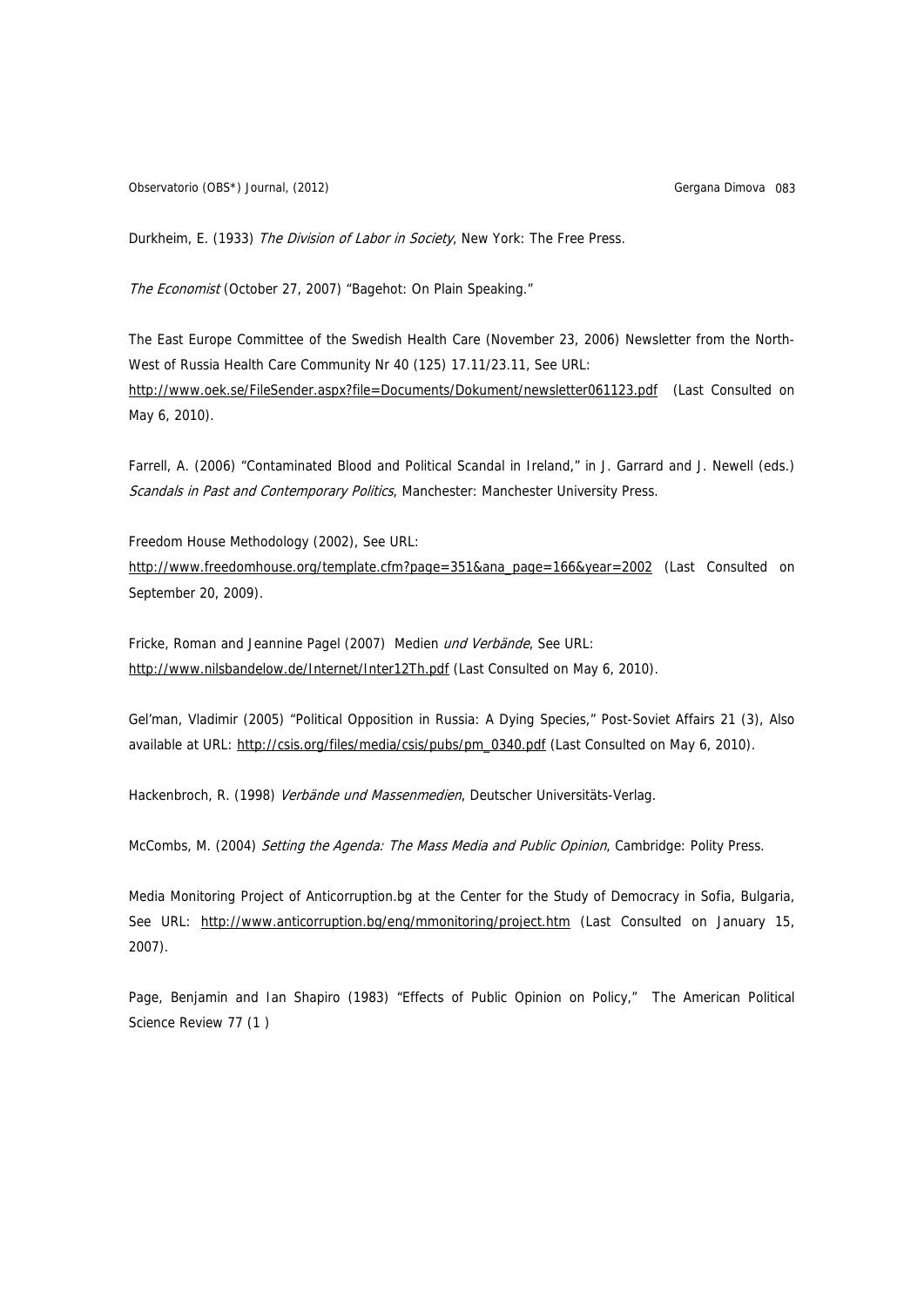Peruzzotti, E. (2003) "Media Scandals and Societal Accountability. Assessing the Role of the Senate Scandal in Argentina," paper presented at the Conference Estrategias de Accountability Social en America Latina, Torcuato Di Tella University, Buenos Aires, April 2003.

Priddat, Birger and Rudolf Speth (2007) "Das Neue Lobbying von Unternehmen: Public Affairs," See URL: [http://www.boeckler.de/pdf/p\\_arbp\\_145.pdf](http://www.boeckler.de/pdf/p_arbp_145.pdf) (Last Consulted on May 6, 2010)

RFE/RL (March 30, 1995) "Soldiers' Mothers Protest Ban on Peace March," See URL: <http://www.rferl.org/content/Article/1140906.html> html (Last Consulted on September 30, 2009).

RFE/RL (June 23, 1997) "Justice Minister Steps Aside Temporarily Amid Scandal," See URL: <http://www.friends-partners.org/friends/news/omri/1997/06/970623I.html> (Last Consulted on May 6, 2010)

RFE/RL (July 29, 1997) "Some Media Continue to Criticize Deal," See URL: <http://internationalmediacentre.com/friends/news/omri/1997/07/970729I.html> (Last Consulted on May 6, 2010)

RFE/RL (April 6, 1998) "Novye Izvestiya Slams Kirienko Again," See URL: [http://www.friends](http://www.friends-partners.org/friends/news/omri/1998/04/980406I.html)[partners.org/friends/news/omri/1998/04/980406I.html](http://www.friends-partners.org/friends/news/omri/1998/04/980406I.html) (Last Consulted on May 6, 2010)

RFE/RL (February 11, 1999) "Former Central Banker Denies Corruption Allegations," See URL: http://www.friends-partners.org/friends/news/omri/1999/02/9902111.html (Last Consulted on May 6, 2010)

RFE/RL (July 30, 2007) "Beslan Mothers Say New Video Refutes Official Version," See URL: <http://www.rferl.org/content/article/1077879.html>(Last Consulted on September 30, 2009).

Reporters Without Borders Publishes the First Worldwide Press Freedom Index (October 2002), See URL: <http://www.rsf.org/en-classement298-2002.html> (Last Consulted on September 20, 2009).

Russia Journal (March 31, 1999) "Why Boris Yeltsin Lost Power," See URL: <http://www.russiajournal.com/node/1281>(Last Consulted on May 10, 2010)